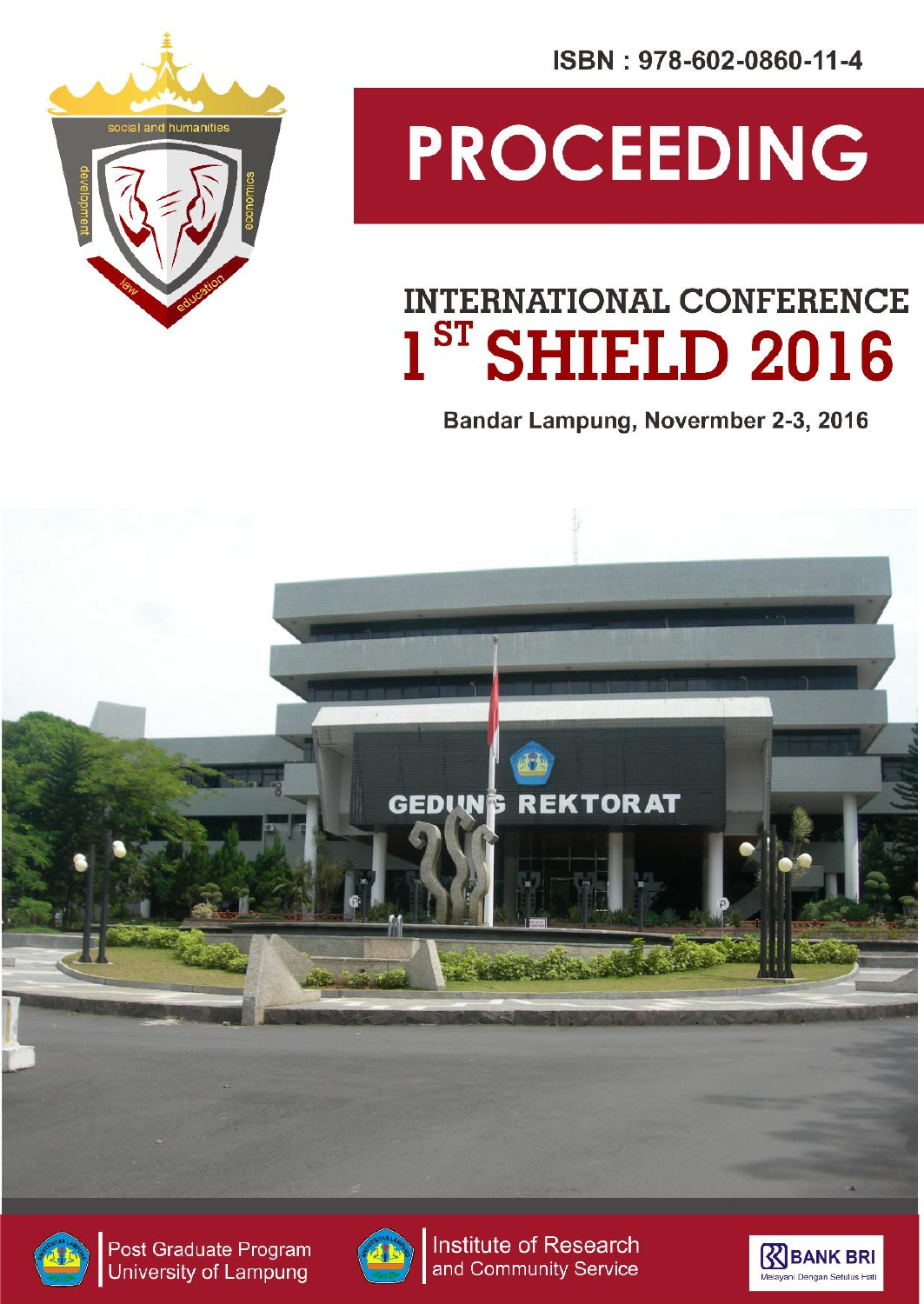## **Proceeding of International** Conference 1st SHIELD 2016

Bandar Lampung, November 2-3, 2016

ISBN: 978-602-0860-11-4

### Publisher:

Post Graduate Program, University of Lampung Institute of Research and Community Service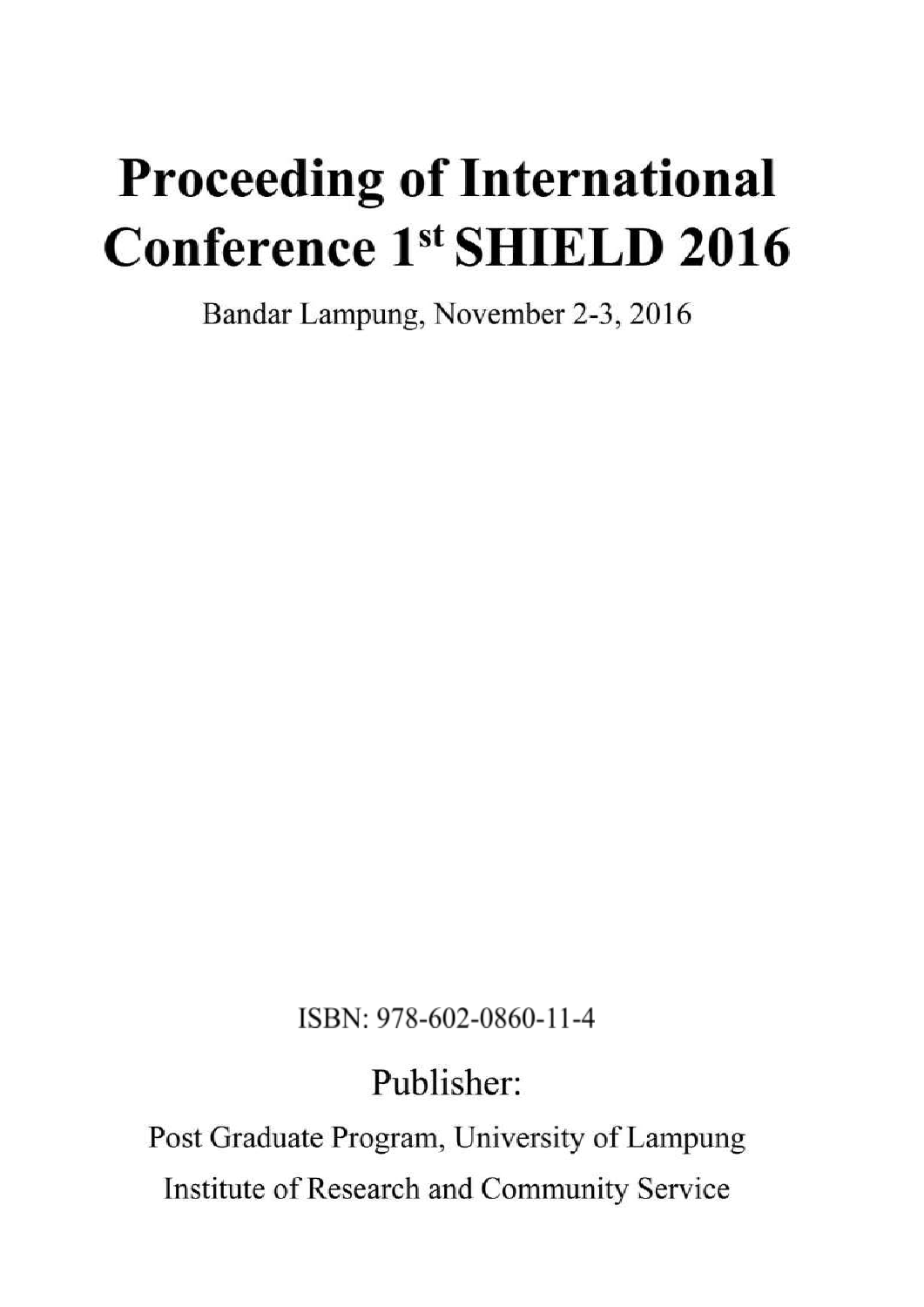#### **WELCOME ADDRESS**

#### **Report by the Organizing Commitee**

#### **Dear distinguished guests and participant**



In this globalization era, advancement in science and technology has led to remarkable gains in life. However, despite the remarkable gains, many countries particularly Asian countries face inequalities and uneven progress. Even worse, these countries are facing many problems such as poverty, terrorism, drug abuse, and other social issues. These problems are complex and multidimensional. We should give a real contribution to solving these problems. Because the problems are multidimensional, we need people from cross-disciplinary interests to work hand in hand with strong commitment, not only to face, but also to change these problems into opportunities.

Therefore, the Postgraduate Program in collaboration with Institute of Research and Community Service of University of Lampung provides a place for academicians, practitioners, policy makers, researchers and professionals from multi-disciplines related to Social Sciences and Humanities, Economics, Education, Law, and Sustainable Development to meet and interact with members inside and outside their own particular disciplines. All participants are challenged to give their real contribution to helping solve the real-world problems.

At this first international conference, 93 research articles were submitted from 4 countries. The authors are academicians, practitioners, policy makers, researchers and professionals. This conference aims to share information and discuss resent developments and innovations arising from research in a wide range of disciplines. Through this conference, it is expected that the research articles can be documented and communicated throughout the countries.

I would like to thank you for your participation and looking forward to having productive discussion among participants.

Sincerely yours,

Professor Muhammad Akib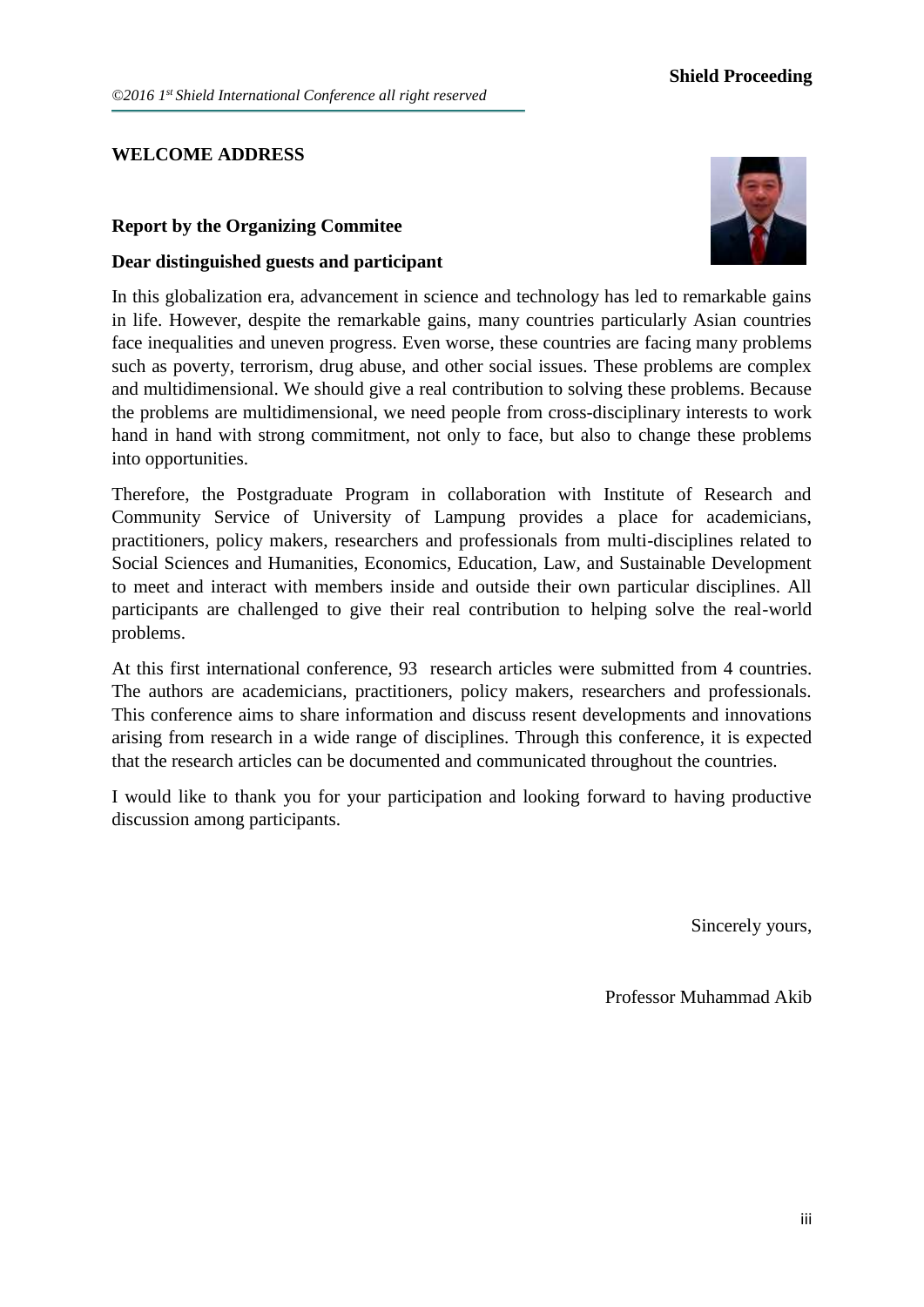**Remarks by the Director of the Graduate Program of University of Lampung**



Honorable keynote speakers, committees, participants, ladies and gentlemen.

It gives me a great pleasure to welcome all of you and chair the Opening Ceremony this morning to the "to the First SHIELD International Seminar", jointly organized by Postgraduate Program and Institute for Research and Public Services, the University of Lampung. Also, we'd like to say how grateful we are to all the keynote speakers who have accepted our invitation. Also, we are delighted to have all of participants here to participate and share in the First SHIELD International Seminar.

Along with an increase in the activity of national development and the dynamic development of the international world due to globalization, then it will always be followed by the emergence of complex social, humanity, economics, education, law and sustainable development issues. Therefore, the University of Lampung (which has a vision to be the best 10 among public universities nationwide, a mission to be a world class research university, and as the third largest state university outside Java Island) feels compelled to draw up concepts and provide solutions to the various issues.

In relation to the issues, practically the University of Lampung through its Postgraduate Program in collaboration with its Institute for Research and Public Services organizes the first International Seminar with such themes as social, humanities, economics, education, law and sustainable development. This international seminar presents several speakers who come from leading universities in the world. These activities are held in Lampung, which is one area that has a nationally important role, because it is the gateway of Sumatra Island and is strategically located for the development progress.

As the arena for discussion, communication, and enrichment of the knowledge of participants; this seminar is expected to provide a significant contribution to capturing opportunities from the development of science today. This seminar is intended to function as a forum among the participants from various walks of life for dissemination of research results in the fields of social, humanities, education, economics, law and sustainable development. The participants include practitioners, researchers, academics, students, industrialists and science observers from various organizations such as industries, stateowned enterprises, research institutions, government agencies, and public and private universities.

To expand the horizons of thinking for the participants and to share the experiences of international research from world experts, this international seminar invites four keynote speakers from four countries who will present their main papers. These speakers are:

- 1. Prof. Ryohei Kada from Shijyonawate Gakuen University, Japan
- 2. Prof. Michael Reed from the University of Kentucky, USA
- 3. Prof. Dr. M. Reevanny Bustami from Universiti Sains Malaysia (USM), Malaysia.
- 4. Dr. Herlambang P. from Universitas Airlangga, Indonesia.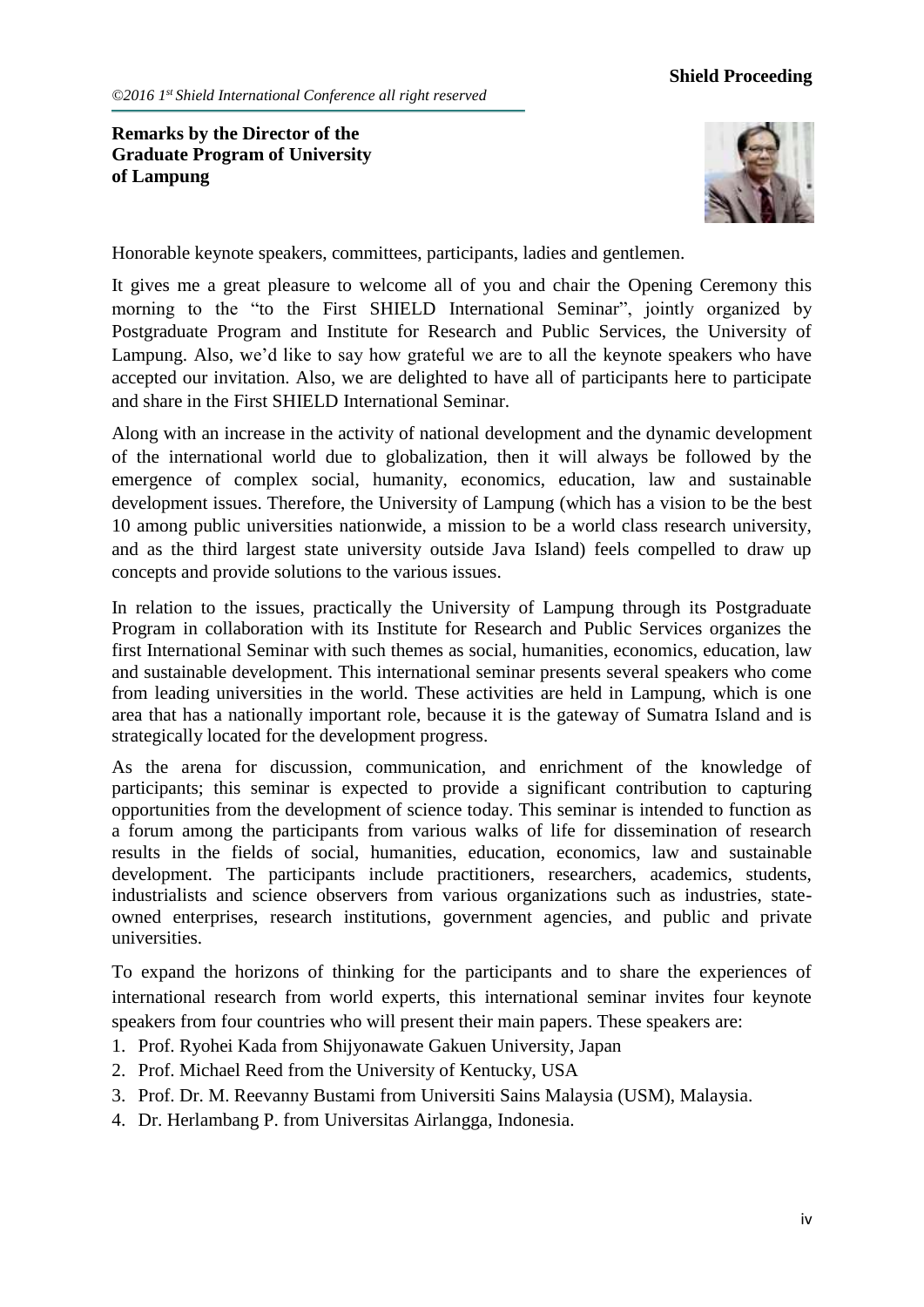We are honored to have you all the speakers here in this seminar, and thank you for being our keynote speakers in this seminar.

Finally, I do hope that this seminar can run well and all participants can participate actively.

Sincerely yours, Rector,

Prof. Dr. Hasriadi Mat Akin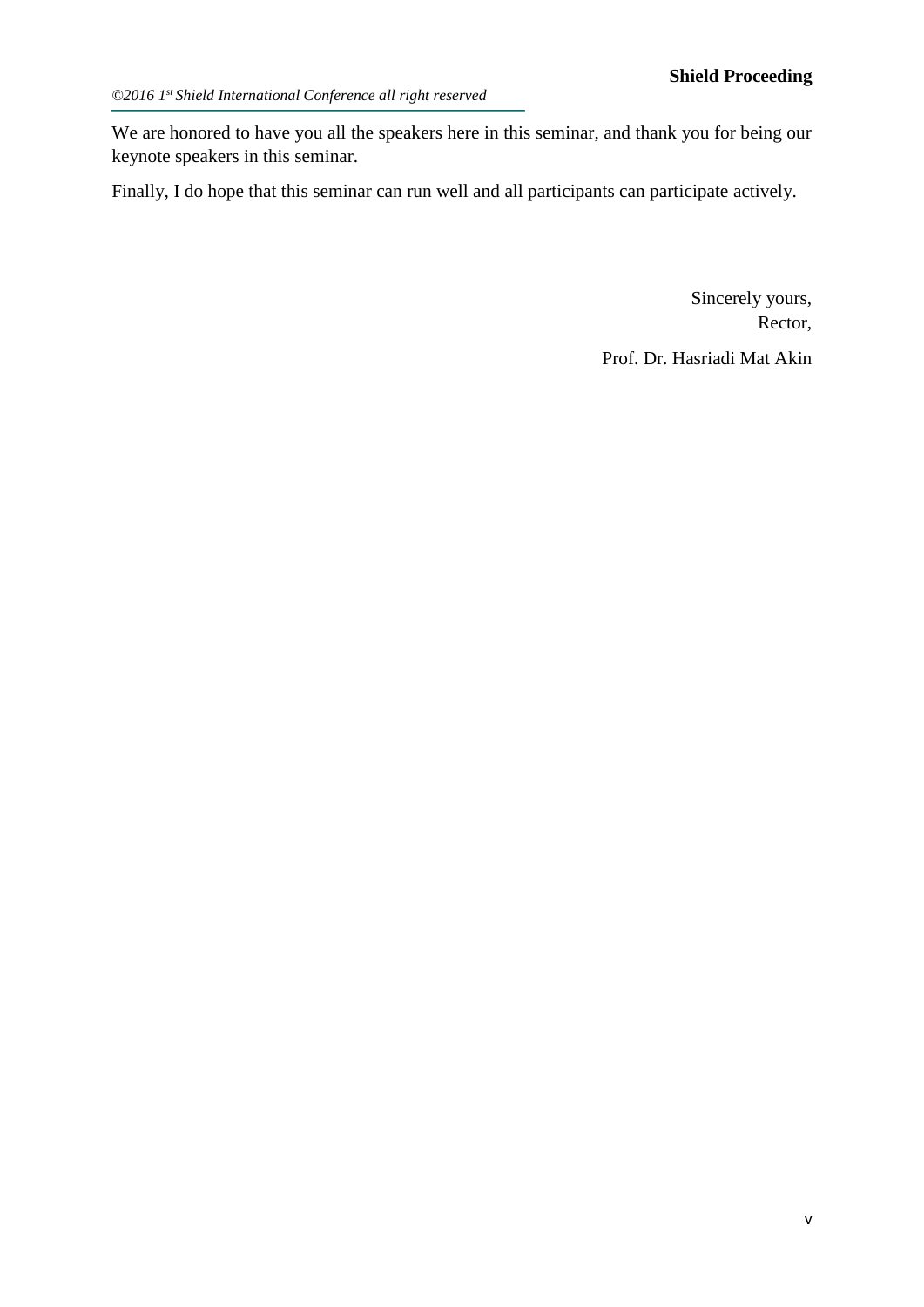#### **ORGANIZING COMMITEE**

#### **The composition of the Advisory Board:**

Prof. Dr. Ir. Hasriadi Mat Akin, M.P. (Rektor Unila)

Prof. Dr. Bujang Rahman, M.Si. (Wakil Rektor I Unila)

Prof. Dr. Ir. M. Kamal, M.Sc. (Wakil Rektor II Unila)

Prof. Dr. Sudjarwo, M.S. (Direktur Pascasarjana Unila)

Warsono,Ph.D. (Ketua Lembaga Penelitian dan Pengabdian Kepada Mayarakat Unila)

#### **Streering Group:**

| Chairman  | : Prof. Dr. Muhammad Akib, S.H., M.Hum.                        |
|-----------|----------------------------------------------------------------|
| Secretary | : Rara Diantari, S.Pi., M.Sc.                                  |
| Treasurer | : Dr. Ir. Slamet Budi Yuwono, M.S.<br>Berta Putri S.Si., M.Si. |

#### **Seminar Session**

| Coordinator | $\mathcal{L}^{\text{max}}$ | Dr. Melya Riniarti               |
|-------------|----------------------------|----------------------------------|
| Member      |                            | : Yuliana Saleh, S.P., M.S.      |
|             |                            | Purba Sanjaya, S.P., M.S.        |
|             |                            | Tiara. A.R.Hernanda, S.P., M.Si. |

#### **Section Secretariat and Proceedings**

| Coordinator | Aristoteles, M.Si.        |
|-------------|---------------------------|
| Member      | Siti Khoiriah, S.H., M.H. |
|             | Acib Saputra, S.Pi.       |
|             | Septi Malida, S.Pi.       |
|             | Rifaldhi Ardhi Wiyanto    |
|             | Eria Ayu Ningtias         |
|             | Cinda Marsya D            |
|             | Zainnur                   |
|             |                           |

#### **Equipment Committee**

Coordinator : Sulaemi, S.H.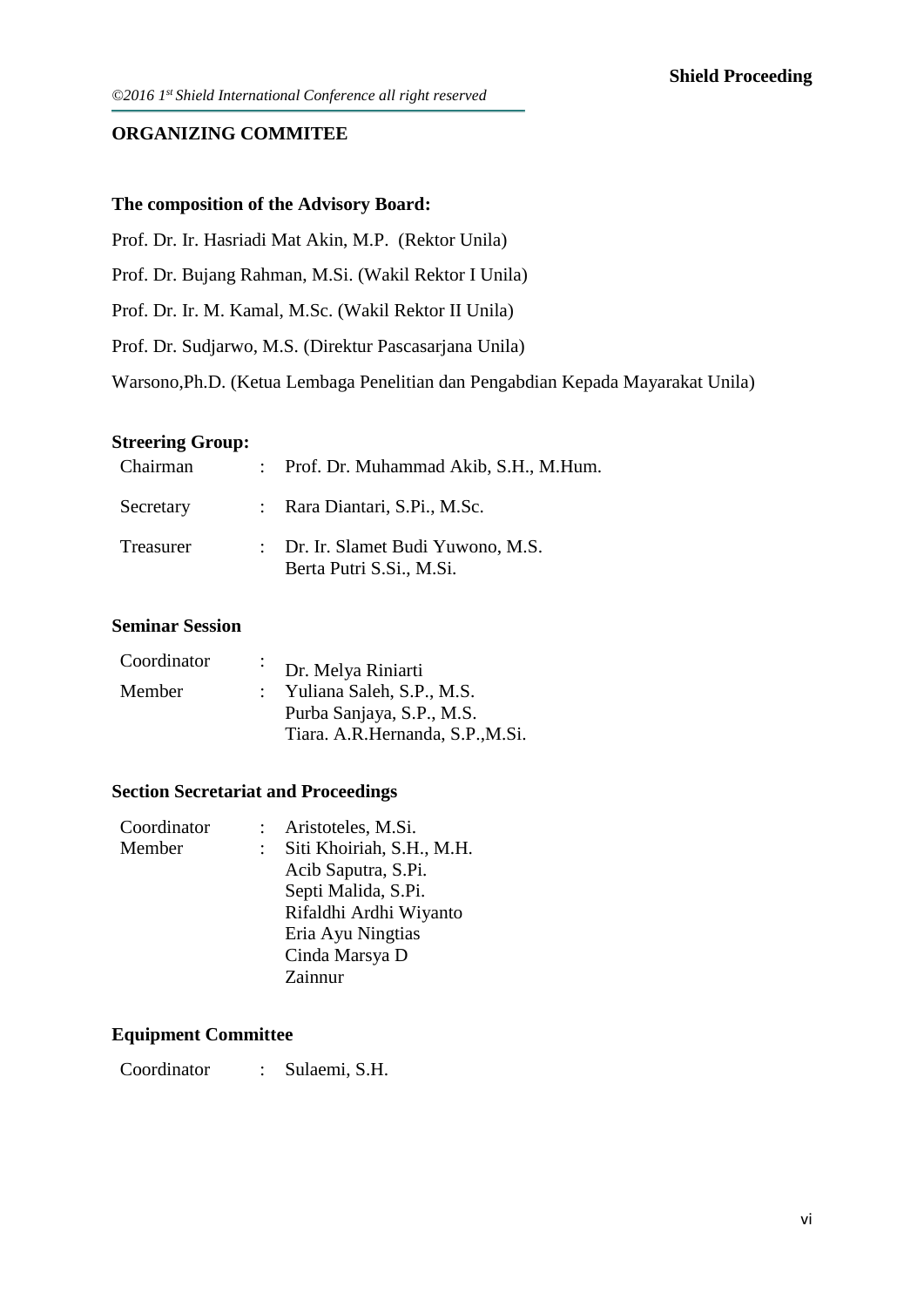*©2016 1st Shield International Conference all right reserved*

#### **Consumption Committee**

Coordinator : Giarti Nurmiyati

#### **Reviewer**

| Coordinator | : Dr. Zainal Abidin           |
|-------------|-------------------------------|
| Member      | Rudy, S.H., LL.M., LL.D       |
|             | Dr. Yuliansyah                |
|             | Dr. Vivit Bertoven            |
|             | Dr. Sukirlan                  |
|             | Dr. Samsul Bakri              |
|             | Dr. Hasan Hariri              |
|             | Rudi Natamihardja, SH., D.E.A |
|             |                               |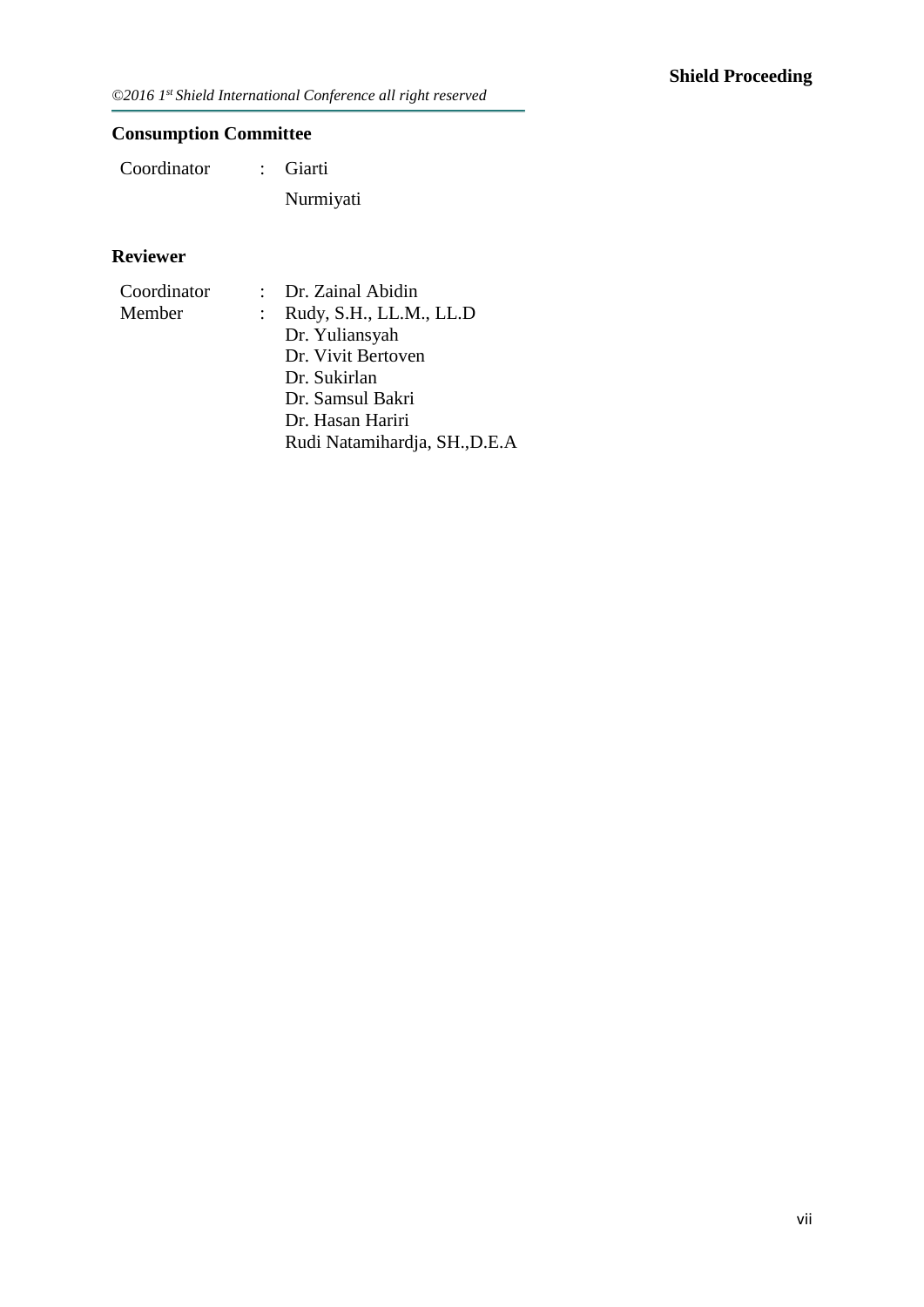

#### **TABLE OF CONTENT**

| Tittle and Writer                                                                                                                                                                                                 | Page      |
|-------------------------------------------------------------------------------------------------------------------------------------------------------------------------------------------------------------------|-----------|
| PROTECTION OF HERITAGE BUILDINGS IN THE SEMARANG<br>CITY AS NATIONAL CULTURAL HERITAGE THROUGH REVIEWS<br><b>VARIOUS INSTRUMENTS CONSTITUTION</b><br>Aristo Evandy A.Barlian                                      | $1 - 12$  |
| <b>LEGAL PROTECTION OF THE VILLAGE OF NATURAL</b><br><b>RESOURCES FORESTS</b><br>Agus Surono                                                                                                                      | $13 - 30$ |
| <b>DISPARITIES ON THE CONDEMNATION</b><br>Ade Kurniawan Muharram, Rini Fatonah                                                                                                                                    | $31-41$   |
| DEATH PENALTY ON INDONESIA CRIMINAL LAW<br>Eddy Rifai, H.S. Tisnanta, Tomy Pasca Rifai                                                                                                                            | $42 - 55$ |
| ISLAMIC OBLIGATION (SUKUK), BUDGETING ALTERNATIVE<br><b>FOR NATIONAL DEVELOPMENT</b><br>Nunung Rodliyah, Ade Oktariatas KY                                                                                        | 56-65     |
| AN EFFORTS TO CONTROL CORRUPTION THROUGH THE<br><b>CONVENTION</b><br>OF<br>UNITED NATION CONVENTION AGAINST<br>(UNCAC) AND ITS IMPLEMENTATION<br><b>CORRUPTION</b><br>IN<br><b>INDONESIA</b><br>Yunita Maya Putri | 66-74     |
| LABOUR WAGES<br><b>STEVEDORING;</b><br><b>ABANDONMENT</b><br>OF<br><b>LABOUR PROTECTION</b><br>Satria Prayoga, Arief Triwibowo                                                                                    | 75-85     |
| IMPLEMENTATION OF THE<br>PRINCIPLE OF<br>THE<br><b>PHRIT<math>\Gamma</math></b>                                                                                                                                   | 86-101    |

**THE IMPLEMENTATION OF THE PRINCIPLE OF PUBLIC INFORMATION FREEDOM ON CRIMINAL CASES IN THE COURT** 86-101 Maroni and Nenny Dwi Ariani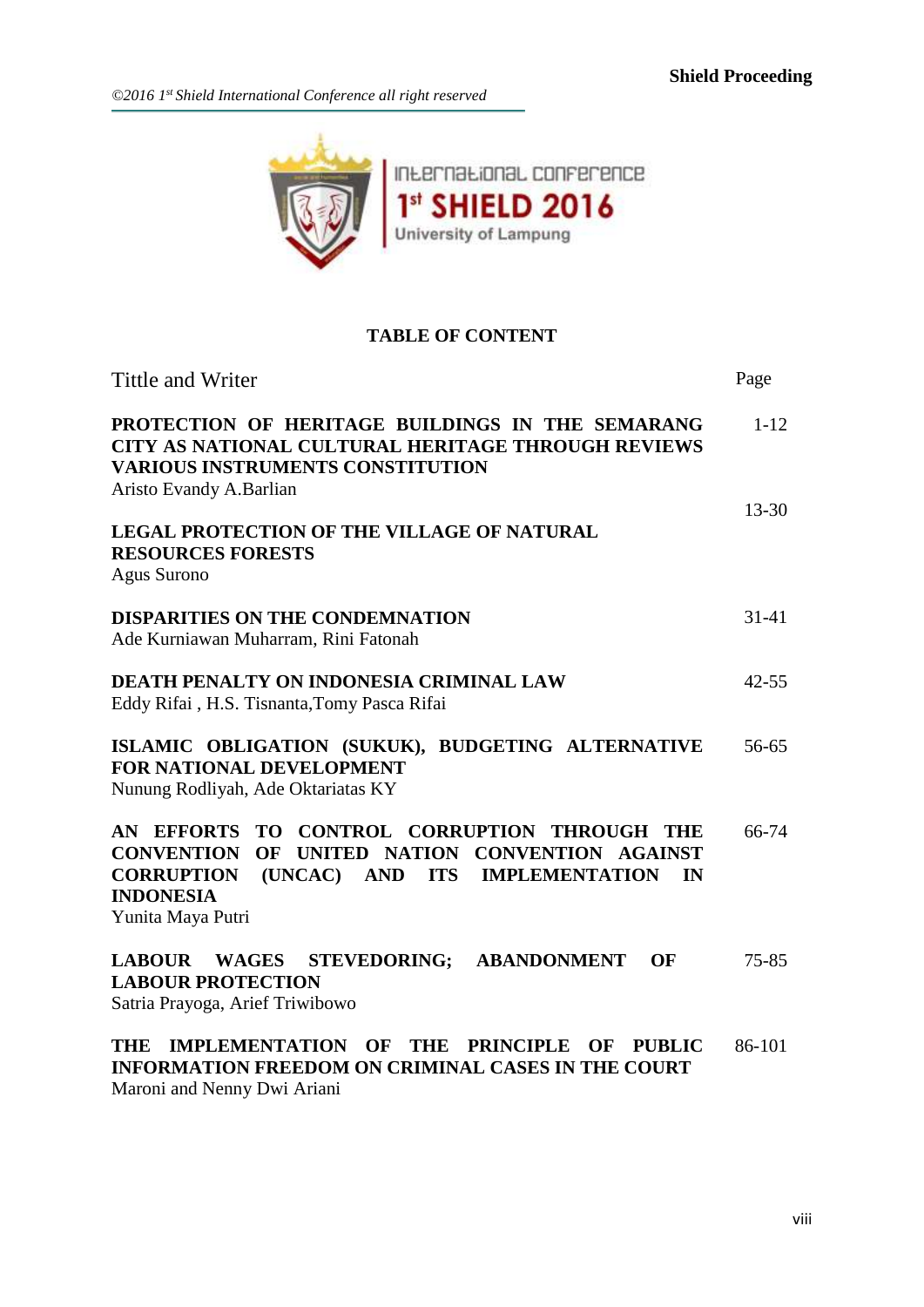*©2016 1st Shield International Conference all right reserved*

| THE OWNERSHIP OF GENETIC RESOURCES TRADITIONALLY 102-114<br><b>FOR</b><br><b>HEALTH</b><br><b>FROM</b><br>THE<br><b>PERSPECTIVE</b><br><b>UTILISED</b><br>OF<br><b>INTELLECTUAL PROPERTYRIGHTS</b><br>Efridani Lubis |         |
|----------------------------------------------------------------------------------------------------------------------------------------------------------------------------------------------------------------------|---------|
| STANDARD CONTRACT WHICH CONTAIN THE EXONERATION<br><b>CLAUSE IN CONNECTION WITH EMPOWERING SMEs</b><br><b>Firmandes Sisko</b>                                                                                        | 115-128 |
| MARINE ENVIRONMENTAL POLLUTION IMPACTS ON HUMANS<br>AND OTHER LIVING CREATURES<br>Eka Intan Putri and Tita Hidella                                                                                                   | 129-141 |
| LEGISLATIVE FUNCTION BASED ON DEMOCRATIC ECONOMY<br>James Reinaldo Rumpia                                                                                                                                            | 142-154 |
| THE ROLE OF THE GOVERNMENT OF BANDAR LAMPUNG CITY<br>IN THE MANAGEMENT AND DEVELOPMENT OF WASTEWATER<br>SYSTEM ON MICRO, SMALL AND MEDIUM ENTERPRISES (SMEs)<br>Muhammad Akib, Fathoni                               | 155-161 |
| OF TRANFORMATION OF<br><b>CONSTITUTIONAL</b><br><b>THE</b><br><b>SHIELD</b><br><b>SOVEREIGNTY: THE JUGMENT OF CONSTITUTIONAL COURT</b><br>Utia Meylina, Rudy                                                         | 162-171 |
| POSTPONEMENT CASE OF IMPORTED GARLIC THROUGH 172-183<br><b>AFFILIATE RELATIONS: TRADE CONSPIRACY</b><br>Rilda Murniati, Anggun Ariena Rahman                                                                         |         |
| <b>LAW AS AN INSTRUMENT TO PROTECT INDONESIAN DOMESTIC</b><br><b>AGRICULTURE COMODITIES AGAINTS THE IMPORTED ONE TO</b><br><b>CREATE ECONOMIC WELFARE AND SOCIAL JUSTICE</b><br>M Farid Al-Rianto                    | 184-194 |
| <b>VILLAGE OF FINANCIAL MANAGEMENT</b><br>Siti Khoiriah                                                                                                                                                              | 195-203 |
| UTILIZATION OF INFORMATION TECHNOLOGY<br>AND ELECTRONIC TRANSACTIONS OF INSURANCE<br>Sri Zanariyah, Indriyani                                                                                                        | 204-219 |
| TAX AMNESTY AND FAIRNESS IN TAXATION BASED ON THE 220-227<br>TAX AMNESTY ACT NO.11 OF 2016<br>Yuswanto, Marlia Eka Putri                                                                                             |         |
| THE REGULATION OF CABOTAGE PRINCIPLE IN THE UNITED<br>NATIONS CONVENTION ON THE LAW OF THE SEA 1982 (UNCLOS<br>1982) AND THE IMPLEMENTATION IN INDONESIA<br>$D_{0.01}$ Chumil Aini                                   | 228-242 |

Desy Churul Aini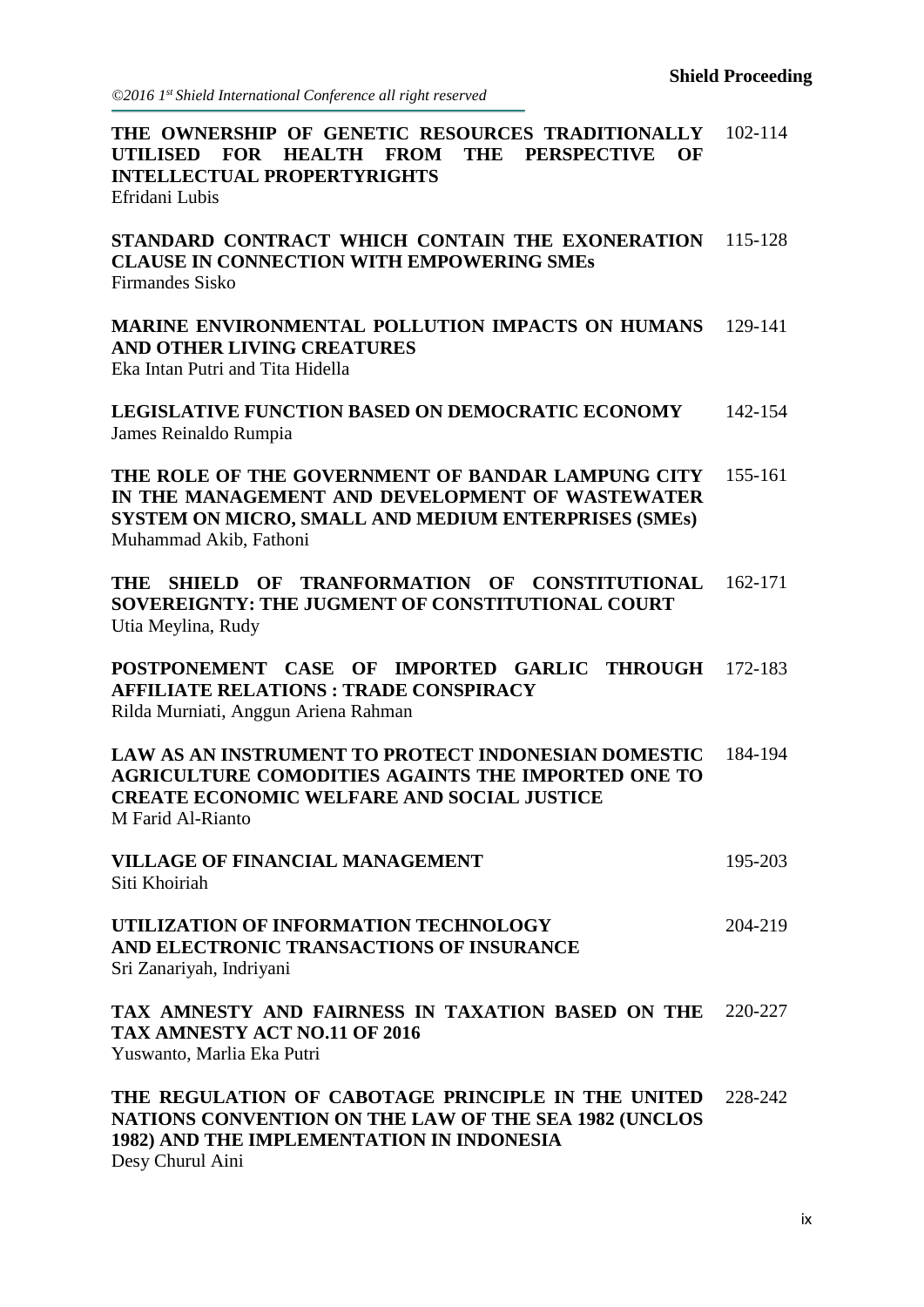**DUE DILIGENT, TOLLS TO CORPORATE RESPONSIBILITY ON HUMAN RIGHT** 243-254 Rehulina Tarigan

**THE LEGAL STATUS OF PROCEEDING LAND RIGHT THAT IS OBTAINED BY AUCTION BASED ON COUNTRY'S PRECEDENCE RIGHT** 255-264

Kurnia Martini Dwi Putri

**THE URGENCY OF SANCTIONS FOR VIOLATORS OF CORPORATE SOCIAL RESPONSIBILITY (CSR) FOR IMPROVING OF THE WELFARE OF SOCIETY** 265-282

Pujiyono, Jamal Wiwoho

**FORUM NON-CONVENIENCE: CAN INTERNATIONAL ORGANIZATION BE SUED IN INDONESIAN COURT OF LAW?** 283-291 Gunawan Widjaja

**DIGITAL SHARING CASES AND JAPANESE COPYRIGHT ENFORCEMENT** 292-308 Bayu Sujadmiko, Nobuhide Otomo, Ahmad Sopyan

**JURIDICAL REVIEW OF INTERNATIONAL AND TRANSNATIONAL CRIME BASED ON INTERNATIONAL LAW** 309-328 Desia Rakhma Banjarani, Desy Churul Aini

**THE DECONSTRUCTION OF THE LAW ON THE VOTE GAP LIMITATION OF THE PARLIAMENTARY THRESHOLD IN THE PETITION FOR CANCELLATION IN THE DETERMINATION OF VOTE COUNTS IN CONSTITUTIONAL COURT** 329-341

Anisa Cahaya Pratiwi, Darwin Yohanes Manalu, Dedi Putra, I Ketut Dharma Putra Yoga

**IUU FISHING IN INDONESIA, ARE ASEAN MEMBER STATES RESPONSIBLE FOR?** 342-352 Ema Septaria

**INTERNATIONAL SALE AND PURCHASE AGREEMENTS ACCORDING TO CISG 1980 AND THE IMPLEMENTATION IN INDONESIA** 353-363 Siti Azizah

**REFLECTING THE ROLE OF INDIVIDUAL IN GLOBALIZED WORLD: A STUDY CASE ON JULIAN ASSANGE AND WIKILEAKS** 364-376 Andi Windah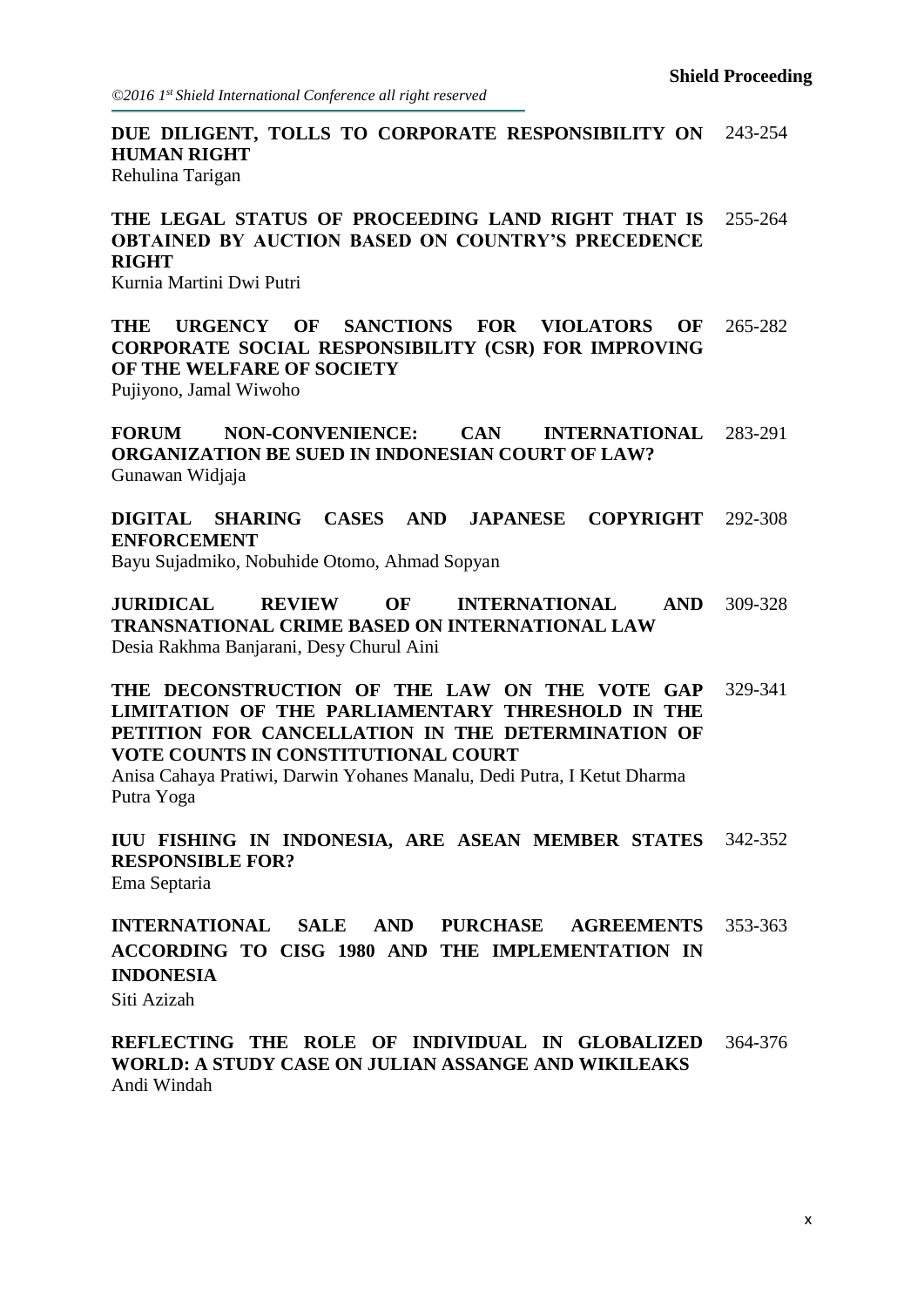| THE DEVELOPMENT STRATEGY OF POTENTIAL MARINE<br>TOURISM IN LAMPUNG SELATAN FOR FACING GLOBAL<br><b>TORISM COMPETITION</b><br>Rahayu Sulistiowati, Endry Fatimaningsih, Devi Yulianti, Dewie Brima Atika                                                                   | 377-386 |
|---------------------------------------------------------------------------------------------------------------------------------------------------------------------------------------------------------------------------------------------------------------------------|---------|
| POLITICS CAMPAIGNS : CHALLENGE AND IDEALITY<br>Robi Cahyadi Kurniawan                                                                                                                                                                                                     | 387-397 |
| PATRON-CLIENTS IN LAMPUNG GOVERNOR ELECTION 2014<br>Robi Cahyadi Kurniawan                                                                                                                                                                                                | 398-411 |
| A MANAGERIAL COMPETENCY MODELING: THRESHOLD AND<br>DIFFERENTIATING COMPETENCIES AT VARIOUS<br><b>MANAGEMENT LEVELS</b><br>Jeni Wulandari                                                                                                                                  | 412-422 |
| ANALYSIS OF GENDER IN ACCESS, PARTICIPATION AND<br><b>CONTROL OF FOREST RESOURCES, AND WATERSHED OF</b><br>KECAMATAN KEBUN TEBU IN KABUPATEN LAMPUNG BARAT<br>Ari Darmastuti, Feni Rosalia, Dwi Wahyu Handayani                                                           | 423-427 |
| <b>IBM FOR THE COASTAL WOMEN'S GROUP IN KECAMATAN</b><br>PANJANG KOTA BANDAR LAMPUNG WITH PROBLEM OF<br><b>WASTE RECYCLE PRODUCT MARKETING AND MINIMUM</b><br><b>AWARENESS TOWARD COASTAL ENVIRONMENT</b><br>Dwi Wahyu Handayani, Yuni Ratnasari, Teuku Fahmi, Moh. Nizar | 428-437 |
| <b>VOTING BEHAVIOUR IN 2014 LEGISLATIVE ELECTION IN</b><br>LAMPUNG TIMUR REGENCY (CASE STUDY IN DESA GUNUNG<br>MULYO SEKAMPUNG UDIK DISTRICT AND DESA RAJABASA<br><b>BATANGHARI SUKADANA DISTRICT)</b><br>Himawan Indrajat, Darmawan Purba                                | 438-453 |
| THE COOPERATION DEVELOPMENT OF ONE STOP INTEGRITY 454-460<br>ZONE SERVICES BETWEEN METRO AND LAMPUNG TENGAH<br>Dedy Hermawan, Dian Kagungan, Yulia Neta                                                                                                                   |         |
| POLICY IMPLEMENTATION ON CIVIL SERVANT RECRUITMENT<br>BASED ON CMPUTER ASSISSTED TEST IN LAMPUNG (THE<br>STUDY ON THE RECRUITMENT OF CPNSD METRO IN 2014)<br>Feni Rosalia, Dian Kagungan, Devi Yulianti                                                                   | 461-468 |
| REFORM OF THE BUREAUCRACY AND LOCAL WISDOM: STUDY 469-477<br>ON PRINCIPLES OF LAMPUNG CULTURAL VALUES<br>Yulianto, Nana Mulyana, Simon S.Hutagalung                                                                                                                       |         |
| <b>GOVERNANCE AND EDUCATION ACCELERATION FRAMEWORK</b><br><b>IN LAMPUNG PROVINCE</b>                                                                                                                                                                                      | 478-491 |

Simon S. Hutagalung, Nana Mulyana, Izzul Fatchu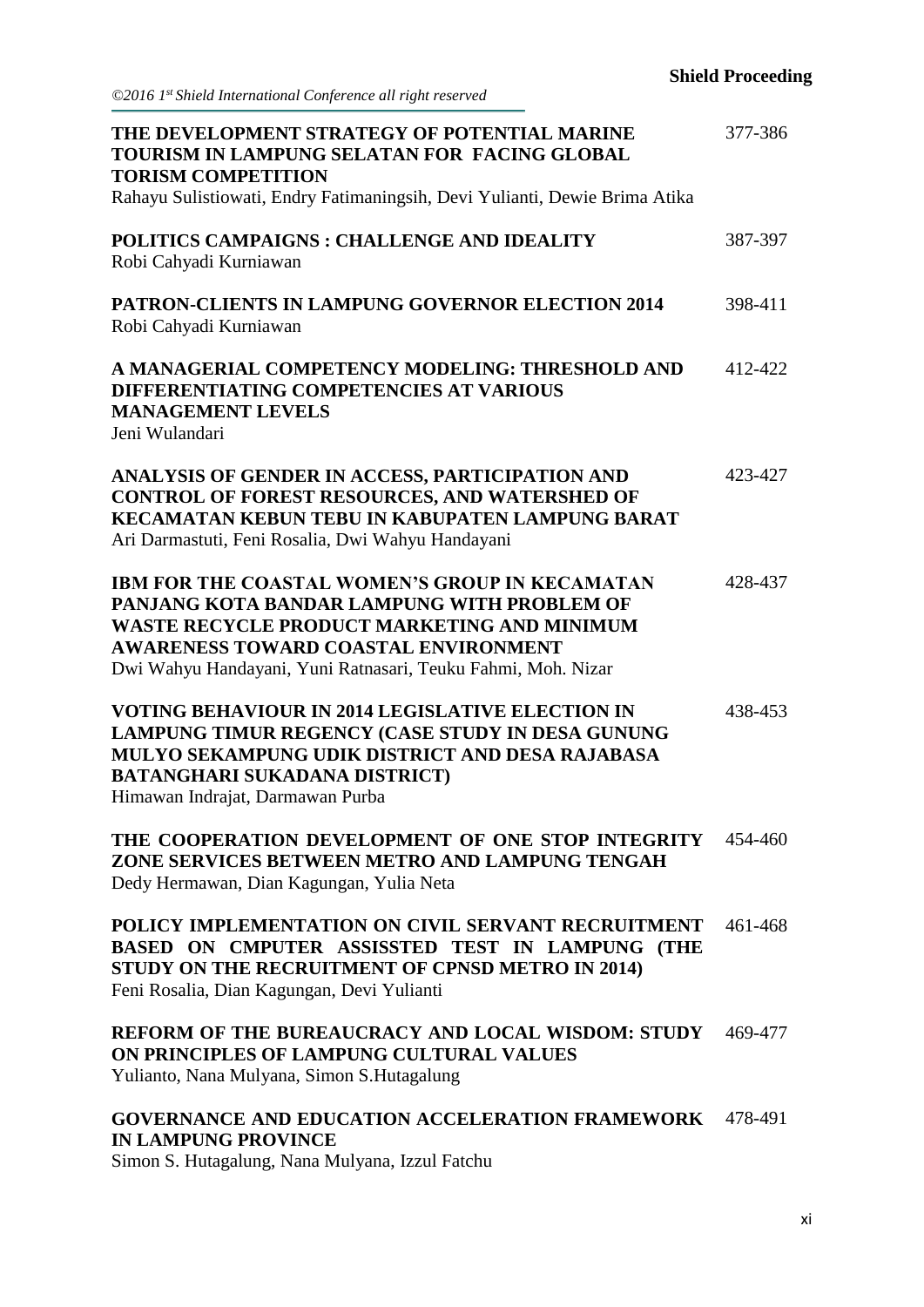*©2016 1st Shield International Conference all right reserved*

| THE MOTIVATION LEVEL AND IT EFFECT ON AGRI-EXTENTION<br>WORKER'S PERFORMANCE IN SOUTH OGAN KOMERING ULU<br><b>(OKU) DISTRICT</b><br>Tiara A.P. Hernanda, Anna Fatchiya, Ma'mun Sarma                                                                       | 492-505 |
|------------------------------------------------------------------------------------------------------------------------------------------------------------------------------------------------------------------------------------------------------------|---------|
| <b>APPLICATION</b><br><b>COOPERATIVE GAME</b><br><b>THEORY</b><br>$\mathbf{IN}$<br>THE<br><b>BLACKBIRD BROODS FOOD ALLOCATION</b><br>Intan Sherlin, F. Thuijsman, JJM. Derks                                                                               | 506-528 |
| STORE ATMOSPHERE DIMENSIONS EFFECT ON CONSUMER<br>REPURCHASE INTENTION ( STUDY IN CHANDRA SUPER STORE<br>TANJUNG KARANG).<br>Faila Shofa                                                                                                                   | 529-543 |
| THE EFFECT OF FINANCIAL LEVERAGE, PROFITABILITY, AND<br><b>ORGANIZATIONAL</b><br><b>BOARD</b><br><b>ON</b><br><b>COMMISSIONER</b><br><b>PERFORMANCE:</b><br><b>MEDIATED BY</b><br><b>CORPORATE SOCIAL</b><br><b>PERFORMANCE</b><br>Wijaya Triwacananingrum | 544-558 |
| SWITCHING VALUE OF FEASIBILITY INVESTMENT ON PATIN<br><b>AQUACULTURE BUSINESS IN KOTA GAJAH, CENTRAL</b><br><b>LAMPUNG</b><br>Sutarni, Fitriani, Bina Unteawaty                                                                                            | 559-570 |
| <b>CHILDREN RESPONSE TO CO BRANDED PRODUCTS (SURVEY ON</b><br><b>BANDAR LAMPUNG MCDONALD'S HAPPY MEAL BUYER)</b><br>Dorothy Rouly Haratua Pandjaitan                                                                                                       | 571-591 |
| <b>ANALYSIS OF SOCIAL MEDIA ETHICS</b><br>Toni Wijaya                                                                                                                                                                                                      | 592-597 |
| VALUE CHAIN SYSTEM OF ANCHOVY PROCESSING CLUSTER IN 598-612<br>PULAU PASARAN, BANDAR LAMPUNG<br>Muhmammad zaini, Muhammad Irfan Affandi, Adia Nugraha                                                                                                      |         |
| <b>EROSION PREDICTION WITH SEDIMENT DELIVERY RATIO 613-625</b><br><b>APPROACH OF SEKAMPUNG WATERSHED</b><br>Nano Suryono, Slamet Budi Yuwono, Melya Riniarti, Irwan Sukri Banuwa                                                                           |         |
| UTILIZING GRAMMARLY IN TEACHING WRITING RECOUNT 626-634<br><b>TEXT THROUGH GENRE BASED APPROACH</b><br>Erni Yulianti                                                                                                                                       |         |
| THE MULTIPLE TECHNIQUES CORRELATED WITH STUDENTS'<br>ENGLISH WRITING OUTCOME AND<br>THEIR LEARNING<br><b>PERCEPTION</b><br>$\Gamma$ <sub>ke</sub> $D_{\text{eq}}$ $\Gamma_{\text{obirrantidi}}$                                                            | 635-643 |

Eka Pra Setiyawati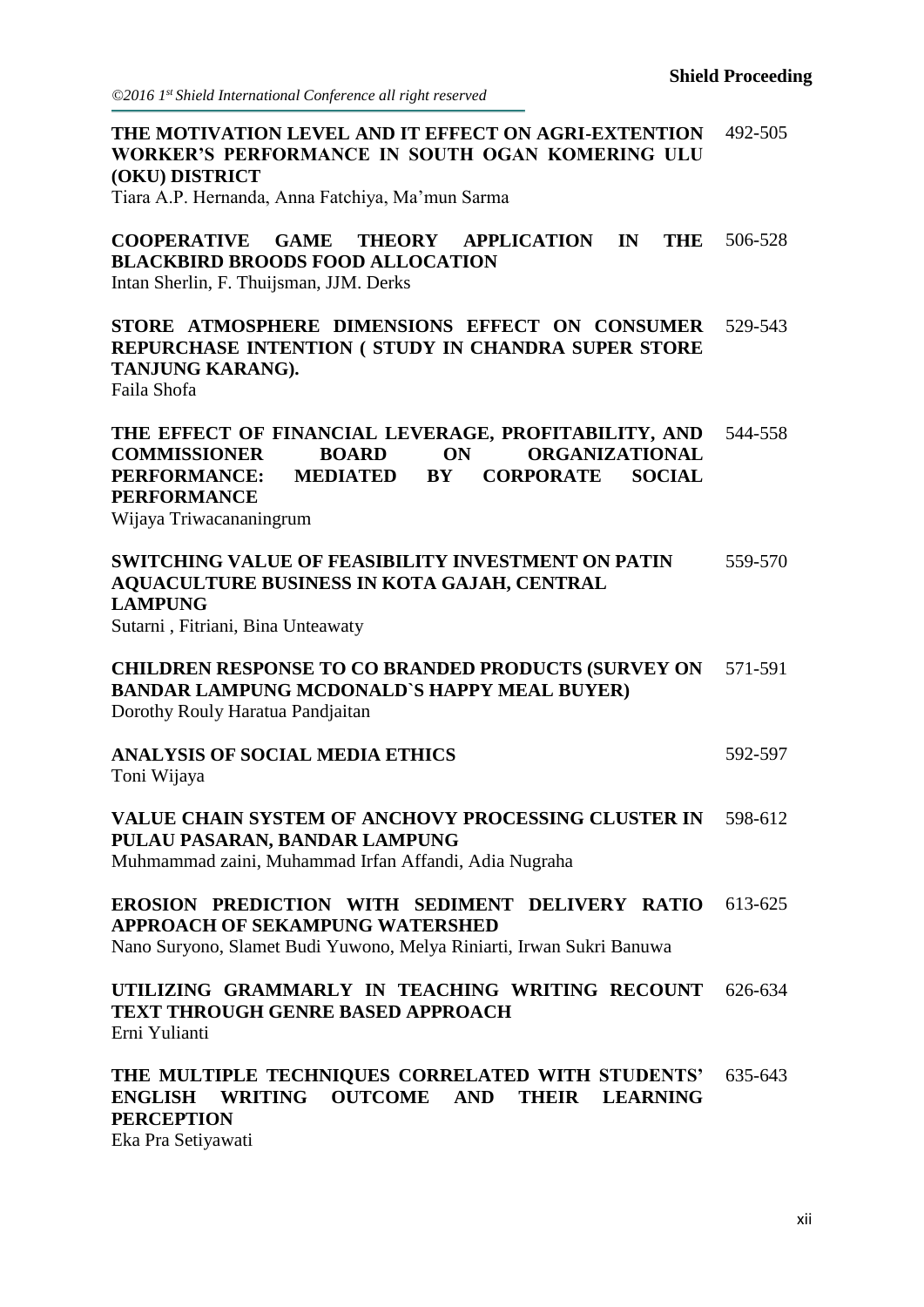**THE EFFECTIVENESS OF CORE CONTENT-BASED INTEGRATED INSTRUCTIONAL DESIGN IN ELEMENTARY SCHOOLS** 644-653 Een Y. Haenilah

**INVESTIGATING THE EFFECT OF IMPLICIT LEARNING STRATEGY TRAINING ON STUDENTS' ENGLISH PROFICIENCY TEST ACHIEVEMENT** 654-663

Fitri Agustin, Ag. Bambang Setiyadi, Muhammad Sukirlan

**INFLUENCE OF NUMBERED HEADS TOGETHER (NHT) MODEL TO INCREASE LEARNING OUTCOMES** 664-682 Edutivia Mardetini

**LKPD DEVELOPMENT TO FASILITATE COMUNICATION DISPOSITION** 683-692 Selvi Loviana, Tina Yunarti, Haninda Bharata

**LKPD DEVELOPMENT IN TERMS OF CRITICAL THINKING DISPOSITION** 693-701

Wiwin Eni Maryanti, Tina Yunarti, Sugeng Sutiarso

**THE DEVELOPMENT OF MEDIA MIND MAP WITH FREEMIND APPLICATIONS ON COURSE INTRODUCTION OF MANAGEMENT IN ECONOMIC EDUCATION STUDIES PROGRAM FKIP SRIWIJAYA UNIVERSITY** 702-713 Firmansyah, Fitriyanti

**DEVELOPING COOPERATION ECONOMIC MODEL IN JUNIOR HIGH SCHOOL THROUGH THE ROLE OF SCHOOL COMMITTEE'S IMPROVEMENT IN BANDAR LAMPUNG** 714-721 Erlina Rufaidah

**DEVELOPING OF MATERIALS TEACHING IN CONOMIC MATERIALS ACTIVITIES CONSUMER AND PRODUCER IN SMA STATE 2 GEDONGTATAAN PESAWARAN DISTRICT** 722-730 Erlina Rufaidah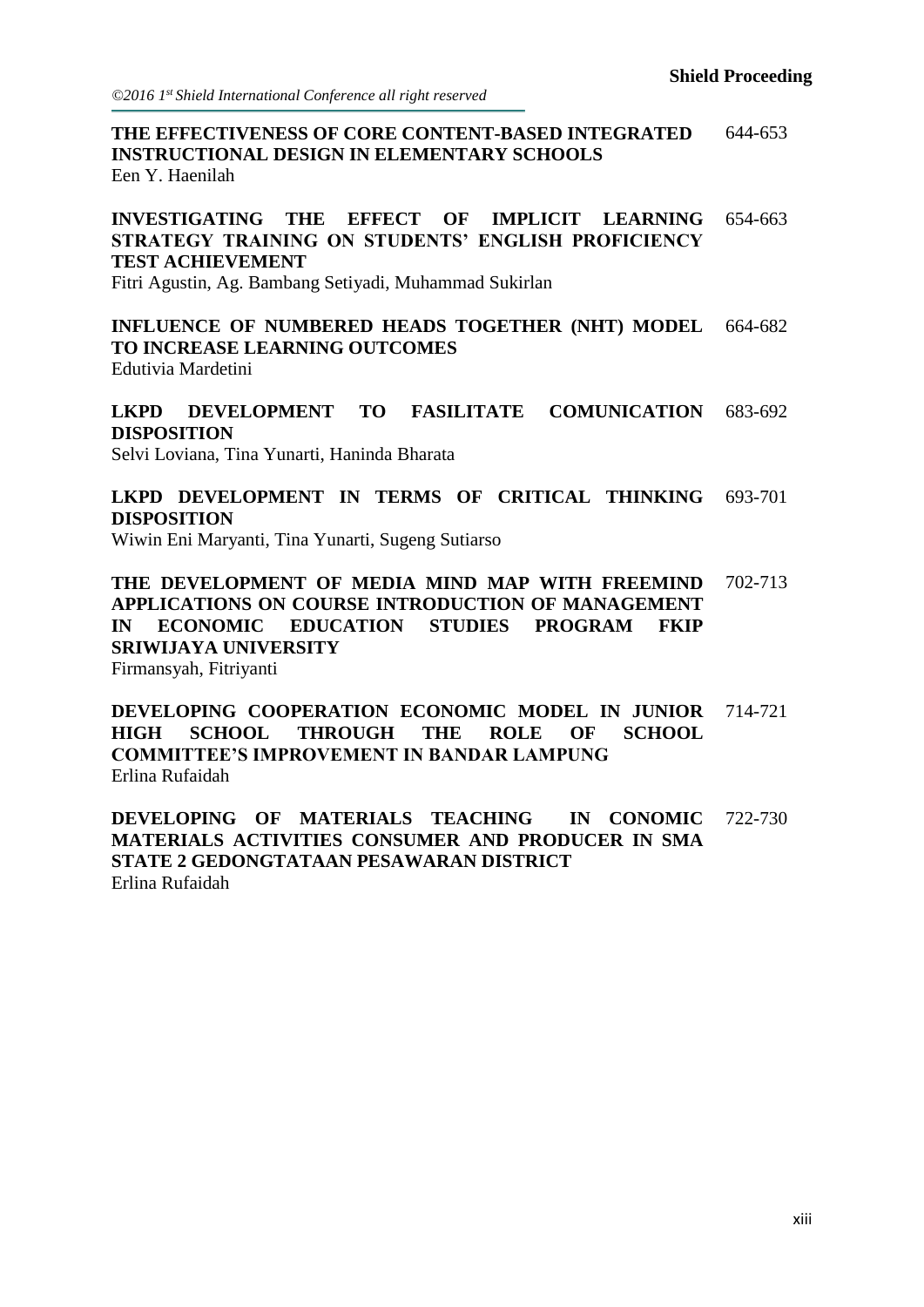#### **Developing Cooperation Economic Model in Junior High School Through the Role of School Committee's Improvement in Bandar Lampung**

#### **Erlina Rufaidah**

The goals to be achieved in this research is to (a) develop a Model of Economic Cooperative Junior High School through the optimization of the school committee in the city of Bandar Lampung ; and (b) implement the Cooperative Economic Model that is designed to improve the quality of the individual and the school as a whole. This study uses methods Research and Development developed by Borg and Gall implemented within two years of activity. First year : model development stage, based on data obtained at the seminar on early models, designing the initial model, comparative studies, revision, and produced a model school cooperative economy through increasing the role of the school committee. Second year : disseminating the cooperative economy model school, test models, validate and revise the model, implement the model. The expected outcome of this research is the formation of the cooperative economy model secondary school in the metro city. With this result presumably can be disastrous for other schools in forming a cooperative mode.

**Keyword:** *Economic Cooperation, Role of School Committees, Community Development Program*

#### **1. Introduction**

In the Decree of the Minister of National Education number: 044 / U / 2002, explaining that the School Committee is an independent body that accommodates the community participation in improving the efficiency, quality and equity of education management in the education unit, both in pre-school education, education track or path education outside of school. The role of the school committee for education in the school of which is to help the business consolidation of schools in realizing the guidance and development of piety towards God Almighty, democracy education from an early age (life of the nation, educational introduction to defend the state, citizenship, organizational, and leadership), skills and entrepreneurship, physical fitness and exercise, creativity and inventiveness, as well as the appreciation of art and culture (MONE, 2001: 17).

According to the Decree of the Minister of National Education number 044 / U / 2002 on the Board of Education and the Committee sekoah explained that the School Committee functions as follows: (1) Encouraging the growth of the attention and commitment of the community towards the implementation of quality education. (2) Cooperate with the public (individuals / organization / business / industry) and the authorities with regard to the implementation of quality education (3) Collect and analyze the aspirations, ideas, demands, and a variety of educational needs submitted by the public (4) Provide input, consideration and recommendation to the education unit about: education policies and programs, education and Expenditure Budget Plan School (School Budget), the performance criteria of the educational unit, the teaching workforce criteria, the criteria of educational facilities, other matters related to education. (5) Encouraging parents and communities to participate in education to support improved quality and equity of education (6) To raise funds in order to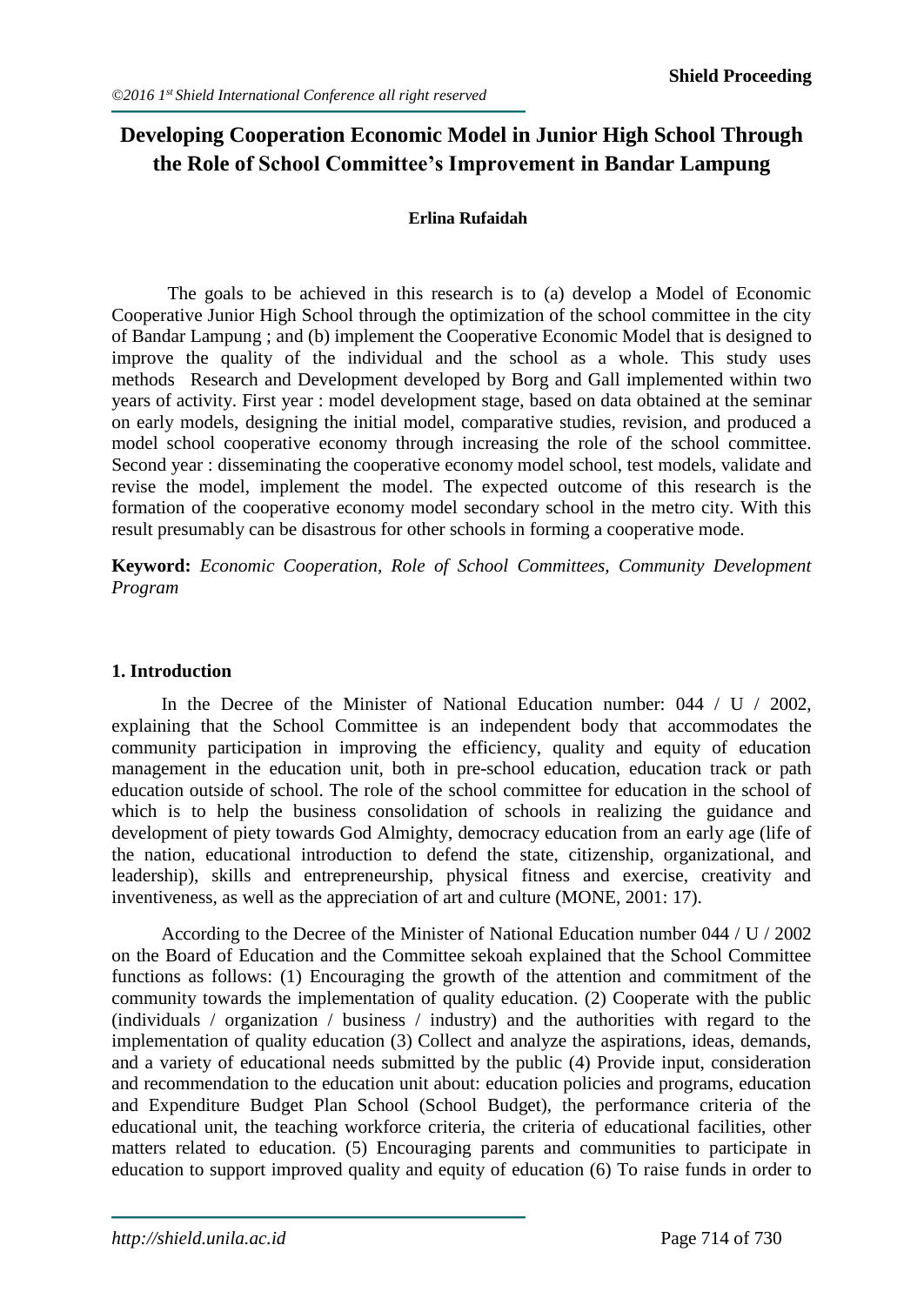finance public education in the education unit. (7) Evaluation and oversight of policies, programs, implementation and education outcomes in the education unit. (Ninik, 2011)

The role of the school committee that is vital in the development of quality education requires the contribution of the school committee as advisers, supporters, controller, and a mediator for fundraising. The role needs to be supported by the participation of school committees in developing economic activity and productivity of the cooperative, meaning that the school committee as a driver of economic and entrepreneurial world pioneer in the framework of student progress / i in the learning process.

Empowerment and improving the function of the school committee, can be done by fostering cooperation with the public. With the synergy between the school committee with the school is expected to give birth to a shared responsibility between the community (parents) and the school as partners in the education building. The role of the school committee as a mediator for training and entrepreneurial skills of students can be realized by forming cooperatives as one container to train students in entrepreneurship. Beside that, the positive impact of the formation of cooperatives, which was initiated by the school committee can help parents who have limitations in terms of revenue. Later, the income of the cooperative was formed, expected to be used to meet the needs of students such as books, uniforms and other support in the learning process.

#### **2. Literature Review**

Law on National Education System No. 20 of 2003 article 17, paragraph (1) basic education is an underlying level of education secondary education; (2) basic education shape of Elementary School (SD and Islamic Elementary School (MI) or other equivalent forms and Junior High School (SMP) and Madrasah Tsanawiya (mts), or other equivalent form.

Junior High School (SMP) is the formal basic education in Indonesia after completing primary school (SD) or equivalent. Junior High School implemented within a period of 3 years, starting from grade 7 to grade 9. Students in grade 9 are required to follow the National Examination affect whether or not students' graduation. Junior high school graduates can continue on to higher education, ie secondary education (high school) or vocational secondary schools (SMK) or equivalent. Junior high school students are generally aged 13-15 years.

Junior High School (SMP) including compulsory for every citizen aged 7-15 years in Indonesia. 9-year compulsory education covers primary education, namely primary school (or equivalent) of 6 years and junior high school (or equivalent) 3 years. Junior High School (SMP) organized by the government or private. Management of junior high schools in Indonesia that were previously under the Ministry of Education, now the responsibility of local government district / city since the implementation of regional autonomy in 2001. Meanwhile, the Ministry of Education only acts as a regulator in the field of national education standards. Structurally, junior high school is the unit of technical education service districts / cities. In the academic year 1994/1995 to 2003/2004, this school never called junior secondary school (JSS).

Referring to the thought of Edward Sallis, Sudarwan Danim (2006) identify the characteristics of quality schooling, namely: The school focuses on customers, both internal and external customers, the School focuses on efforts to prevent problems that arise, with a commitment to work right from the beginning, school has investments in human resources, so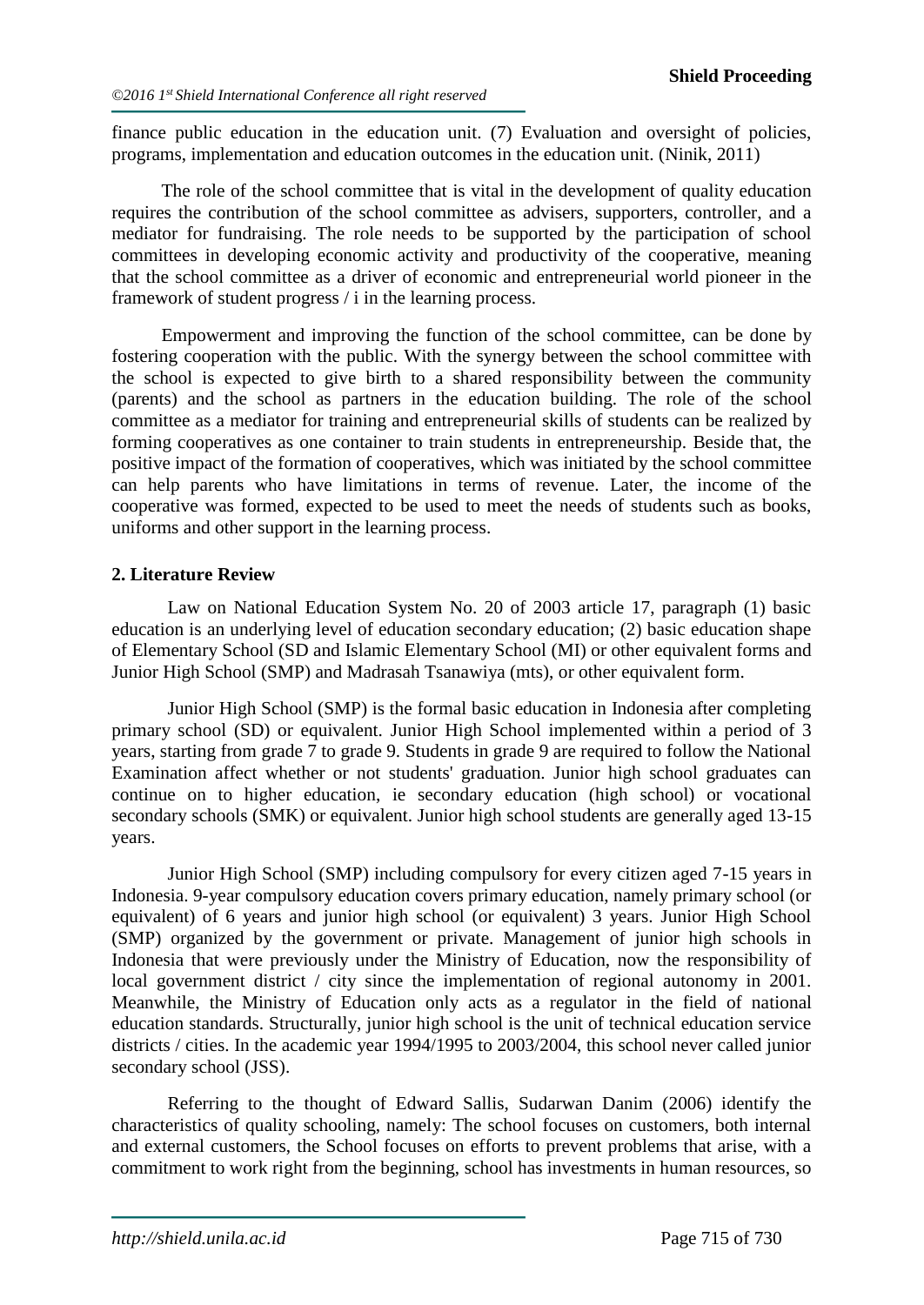as to avoid the various "psychological damage" which is very difficult to fix, the school has a strategy to achieve quality, both at the level of leadership, academic personnel, and administrative staff, the school manage or treat complaints as feedback to achieve quality and position error as an instrument to do the right thing in the next period, the school has a policy in planning to achieve quality, both short term, medium term and long term, the school sought the repair process by involving everyone in accordance with the duties, functions and responsibilities , the school encourages people deemed to have creativity, capable of creating quality and stimulate others in order to work quality, school clarifying roles and responsibilities of each person, including the clarity of direction work vertically and horozontal, schools have strategies and evaluation criteria are clear, the school looked or put the quality that has been achieved as a way to improve service quality further, the school looked at quality as an integral part of work culture, the school puts continuous quality improvement as a must.

Munker defines a cooperative as an organization helping who runs "urusniaga" is set, that based on the concept of mutual help. Activities in urusniaga solely for the purposes of economic and not social as contained gotong royong (Arifin Sitio and Tamba Halomoan, 2001: 18).

The main purpose of cooperatives is to realize a just and prosperous society based on the material and spiritual Pancasila and the Constitution - the Constitution of 1945. In Chapter II, Article 3 of Law - Law No. 25 of 1992, states that the cooperative aims to "Promote the welfare of members in particular and society in general as well as help build national economic order in order to realize an advanced society, just and prosperous based on Pancasila and the Constitution - 1945".

Furthermore, the cooperative functions stipulated in article 4 of Law No. 25 of 1992 on cooperatives, namely, to build and develop the potential and economic capacity of the members in particular and society in general to improve the economic and social welfare, participate actively in efforts to enhance the quality of human life and society and strengthen the economy of the people as the basis of the strength and resilience of the economy a national cooperatives as a teacher.

Trying to realize and develop the national economy is a collective effort based on the principle of kinship and democracy ekonomi.Keberadaan school committees that legally stipulated in Decree of the Minister of National Education No. 044 / U / 2002. Based on the Minister of Education, the school committee aims to (1) Accommodate aspirations and community initiatives in the delivery of operational policies and education programs in the education unit; (2) increase the responsibilities and the role of society in education; (3) Creating an atmosphere condition of transparent, accountable, and democratic in the administration and quality education services in the education unit. Thus, the school committee is an independent body that embodies the role of the community in order to improve quality, equity and efficiency of education management in the education unit.

Further in the Decree of the Minister of Education explained that, where the school committee acting as (1) Giving consideration (advisory agency) in the determination and implementation of education policies in the education unit; (2) Support (supporting agency), both tangible financial, thought and energy in education; (3) Access Control (controlling agency) in the framework of transparency and accountability of the organization and education outcomes in the education unit; and (4) The mediator between the government (executive) with the community in the education unit.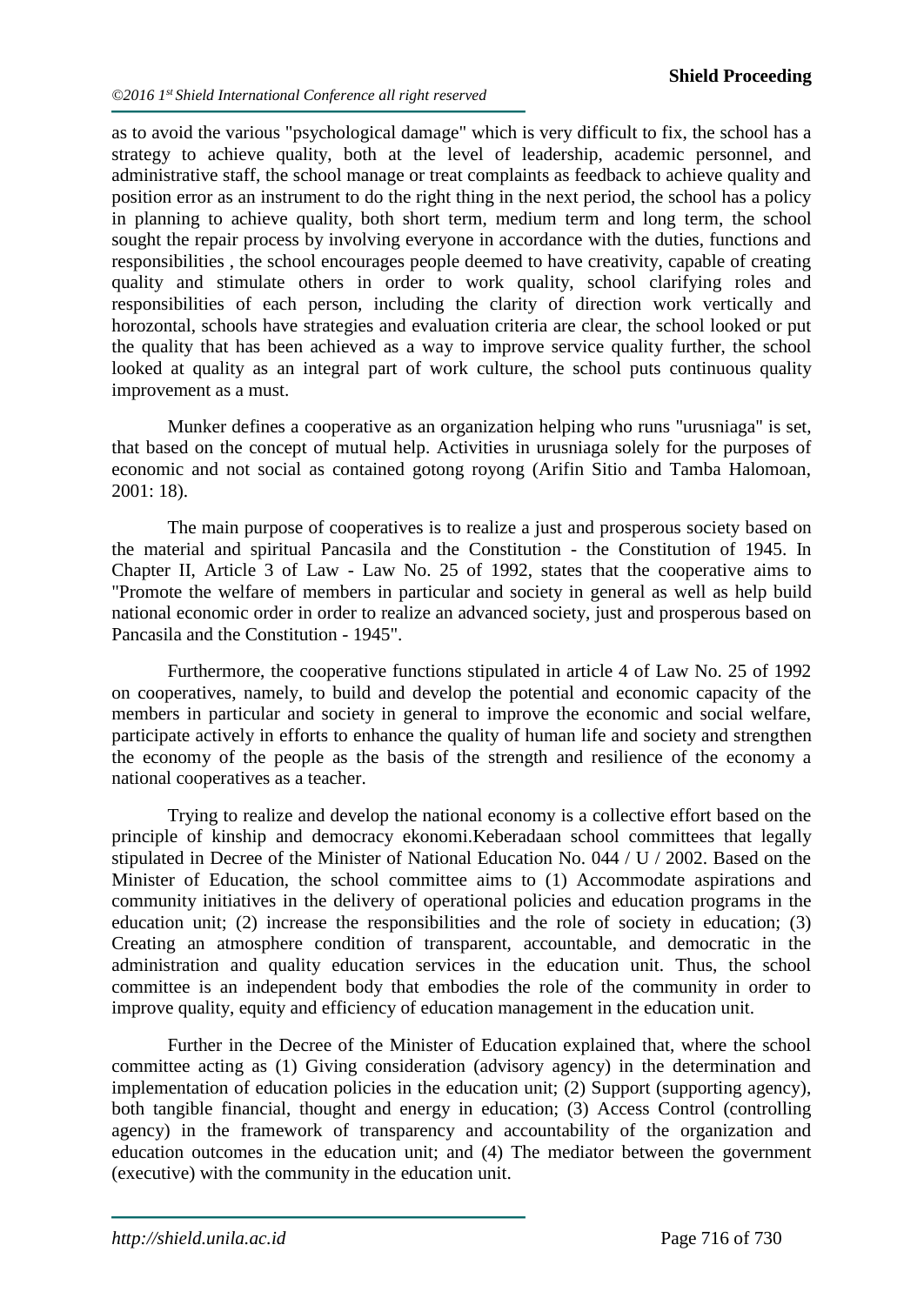The fourth related to the role of the school committee in the above can be described as follows:

(1) The role gave consideration, do the school committee on aspects of school planning Educational Work Plan (RKS), the Annual Work Plan (RKT), and the School Budget and Activity Plan (RKAS), the implementation of school programs, and resource management education.

(2) The role of providing support, done in resource management, infrastructure management, and budget management.

(3) The role of control, implemented in the control of educational planning in schools, monitoring the implementation of school programs, and monitor output (output) education.

(4) The role of interfaces, liaise with the public schools, the education agency and the corporate world in terms of planning, implementation, program and resource management.

#### **3. Research Methods**

This study uses research and development (Research and Development) is a research method that is used to produce a particular product, and test the effectiveness of the product.

According Sujadi (2003: 164), Research and Development or Research and Development  $(R \& D)$  is a process or steps to develop a new product, or enhance existing products, which can be accounted for. Such products are not always shaped objects or hardware (hardware), such as books, modules, learning tools in the classroom or in the laboratory, but it can also software (software), such as computer programs for data processing, learning in the classroom, library or laboratory , or models of education, learning, training, coaching, evaluation, management, and others.

According Sugiyono (2011: 407) methods of research and development is the research methods used to produce a particular product, and test the effectiveness of the product.

Steps Research and Development:

According Sugiyono (2011: 408) measures the implementation of the strategy of research and development being done to produce a specific product and to test the effectiveness of the product in question, is: Potential and problems, gather information and Literature, Product design, validation Design, Improved Design, Product trials, Revision Products, test Usage, Revised Product and Preparation of Bulk Products

Based on the above steps, this study consisted of two phases that are arranged in a two-year budget for 2014 and 2015. The first year is a field of research that will be conducted at the Junior High School (SMP) in Environmental Education Office in Bandar Lampung. This study will explore the implementation of the school committee in the implementation of cooperative economics junior. The arrangement of the research design will be carried out as follows:

Research Activities First Year, Location research, conducted in the first phase of research is to determine the location of the first year of the study. In determining the location of the research should have the desired characteristics of the school, the junior high school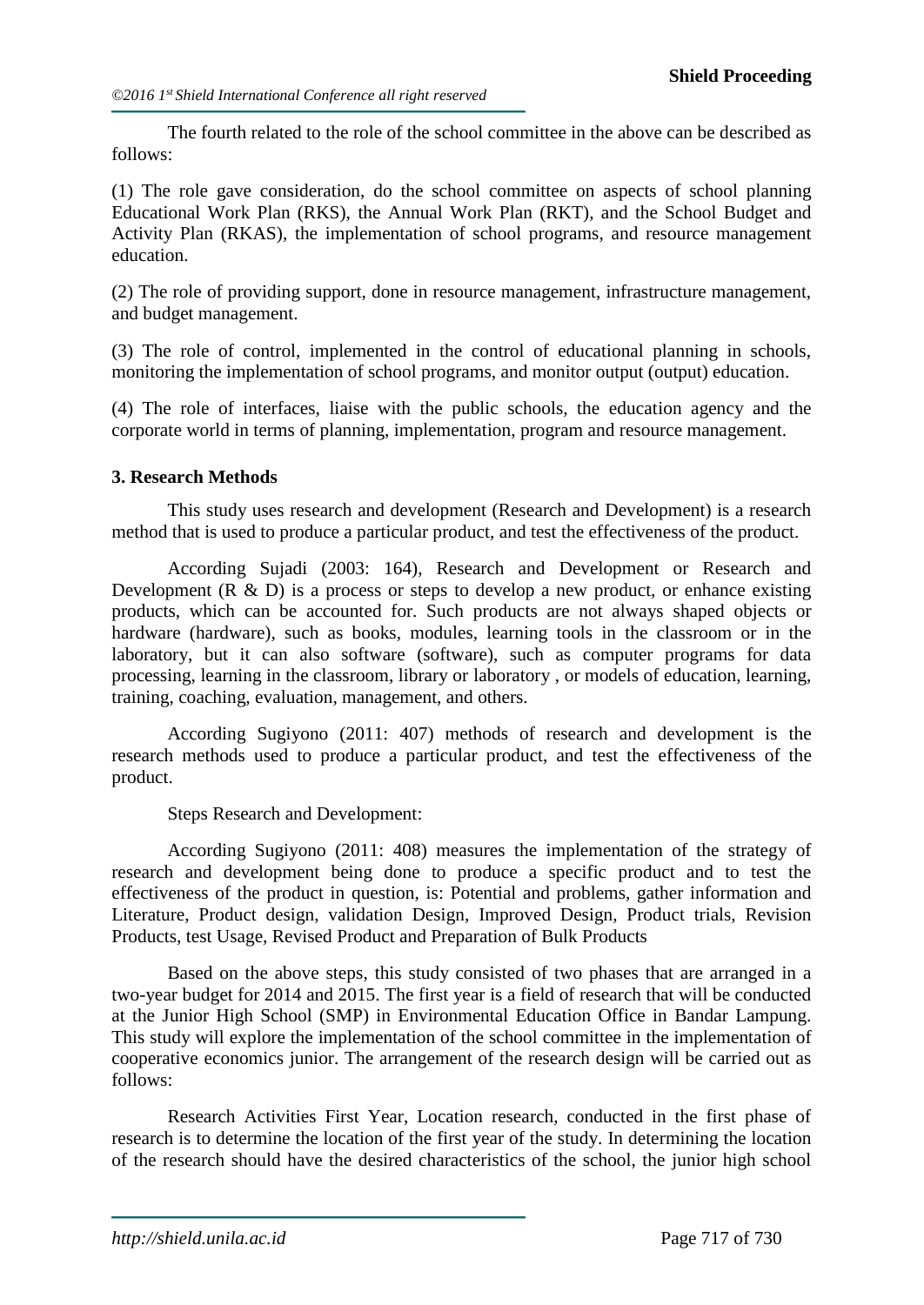that has a commitment to implement a cooperative economic system in the school. The choice of location is a Junior High School in the city of Bandar Lampung.

Data Collection, the second stage conducted by researchers is to collect data needed for research purposes of schools that have been established as a research location. Data collection is done at the beginning of the study until padatahap prepare the research report.

The design of the model, after getting the input of various parties, it will formulate a draft model of cooperative economy in the school through the school committee. At this stage a preliminary draft that still needed further verification.

The development of cooperative economic model by increasing the role of the committee stems from the school committee is an independent body that embodies the role of the community in order to improve quality, equity and efficiency of education management disatuan education. School Committee through its role as a Support Agency or Supporting Agency implemented within the resource managers, infrastructure managers, and managers of the budget, which is then followed from the school to parents. The role of the school committee functioning ie Mediator Transportation Agency or Agency in which the school committee to liaise with the public schools, the education agency and the business world in this case the planning, implementation, program, and resource managers. Furthermore, from parents are given training, equipping, and training and provide capital to prepare and produce soul enterprenuer then packaged and given a container of the school committee of planning the establishment of a cooperative school.

Cooperative is an association of people, usually have the economic capacity is limited, which through a form of business organization supervised democratically, each contributing an equivalent to the necessary capital, and are willing to bear the risks and receive the rewards are well worth the effort they did (ILO Revrisond Baswir, 2000: 2).

Of school cooperatives formed will produce output that best benefit that will be returned to the student's parents to meet their needs to be met such as books, school uniforms, and others. Implementation of school cooperatives formed by the school committee would be controlled as well as the role of committees namely the Board of Control (Controlling Agency), implemented in the control of educational planning in schools, monitoring the implementation of school programs, and monitor output. So the development of the economic model of cooperatives through the increased role of the school committee is expected to create learners who have the Good Character and for the cooperative schools have been formed into the required supplier market and then generate revenue.

Comparative Study, To verify the results of the initial draft, the researchers along with other timpeneliti study visits to various schools in other areas. Determining the location of this appeal, it is judged that the local government has a strong commitment to realize the application of cooperative economy in school.

Revised Draft Model, After the previous stage, the draft document early models have been formulated previously considered sufficient reason to be revised so it will be feasible to implement.

Product of Year One, the product is the first year the cooperative model documents SMP economy through increasing the role of the school committee in the environmental development program. This model was piloted in other schools with similar characteristics and different schools in the second year of research activities.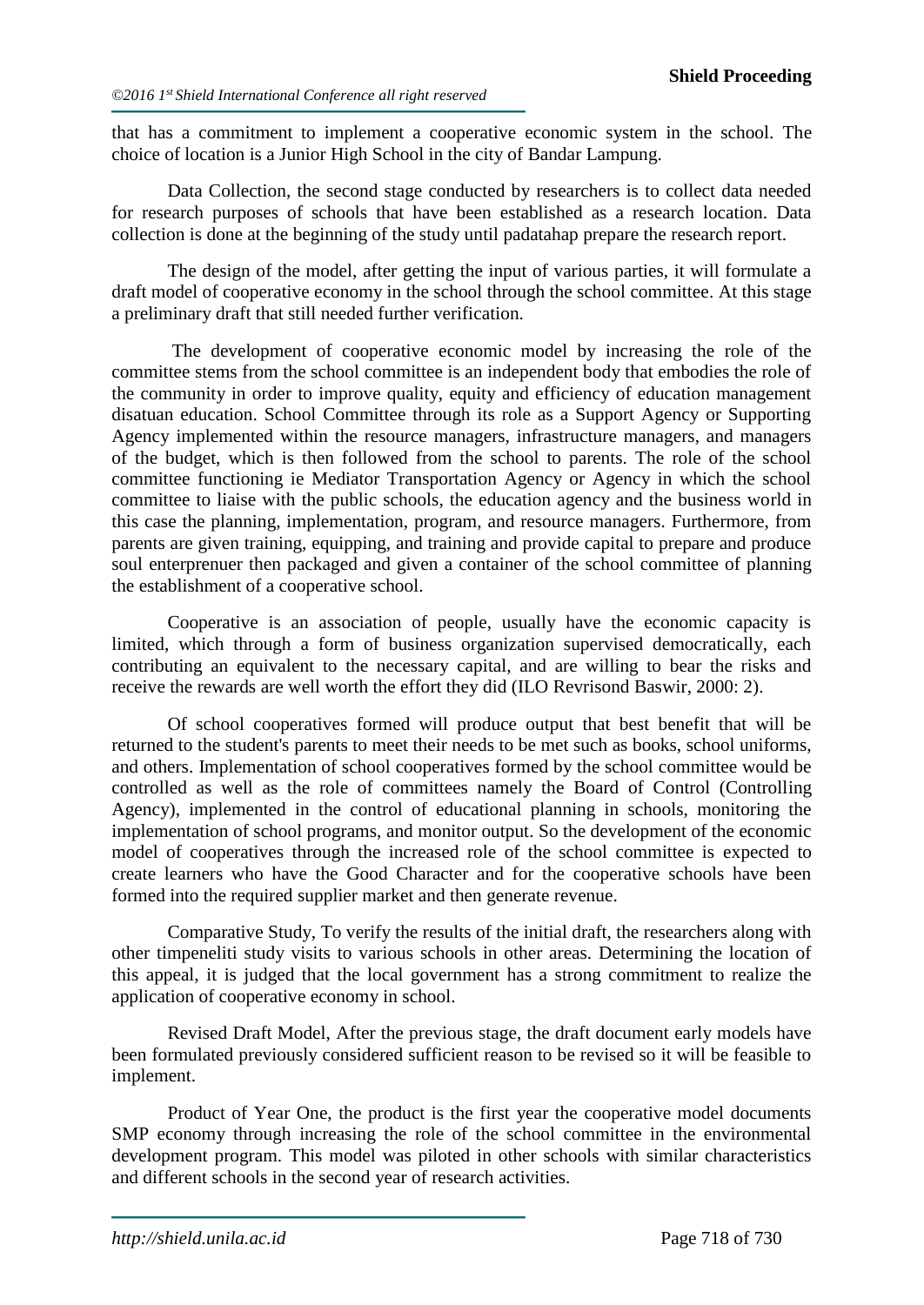Research Activities Second Year, Implementation Model for Economic Cooperation Junior High School through the increased role of the school committee in the environmental development program. Objective, To know the level of successful implementation of Economic Cooperation Model Junior High School through an increase in the role of the School Committee Community Development Program. The activities include: Seminar and socialization model, the event is attended by practitioners of education, especially school principals, teachers, school committees, school superintendent, and the Department of Education to promote the economic model cooperative secondary school by increasing the role of the school committee that had been set in the first year of research activities. Trial Model At this stage, will be piloted in schools that have been determined as the first step in the implementation of the cooperative economy model secondary school through the increased role of the school committee. The trial results will then be revised by experts through the Forum Group Disucsion (FGD). Validation and Revision Model, Validation and revision of the model, is a step in modeling to determine the suitability of the model with real direpresentatifkan system. There are four stages in the process of validating the model, namely: (1) Validation of conceptual, (2) logical validation, (3) experimental validation, and (4) operational validation (Landry et al., 1983). Implementation Model, The next step is the implementation of a model that has been revised in schools that have been identified as other research sites are located in urban areas (urban), namely Bandar Lampung city and in rural areas (sub-urban), the Right Way district. Model Implementation Results Data Processing, Data processing is performed to determine the results of the implementation of the model in the field. This study used survey method with quantitative approach which refer to historical data, followed by a verification and validation testing. Report of Research and Publications, data processing results as a basis for the preparation of research reports, the next seminar and published in research journals. Done entire research activity.

#### **RESEARCH RESULT**

The results of the study in the first year, namely (a) the identification of the existence of cooperatives in all secondary schools located in the city of Bandar Lampung (b) interviews with the school on the following school cooperative development efforts with the involvement of school committees. The need for identifying the cooperative school is to classify schools by school cooperatives were established, growing, and has not yet formed. Furthermore, from the data obtained will be applied to strategic steps to resolve the problem of different cooperative development of the school through the optimization of the role of the school committee. As for the distribution of schools already have cooperative and who have not had a cooperative presented in the data table 4.1

Analysis of the first 36 secondary schools located in the city of Bandar Lampung indicates that there are 5 schools (13.88%) who do not have cooperative while the rest (31 schools or 86.11%) own the cooperative. This indicates that most of the junior high school in the city of Bandar Lampung have noticed the importance of cooperatives in schools. Koperasisekolah economy model development at the level of secondary school (SMP) through increasing the role of the school committee.

Cooperatives today still need to be developed in order to compete with other private business development and this is an ideal entrepreneurship education in schools. The problems faced by cooperatives, especially the aspect of balance, and the business aspects of capital, working capital for the cooperatives is crucial important needs attention from all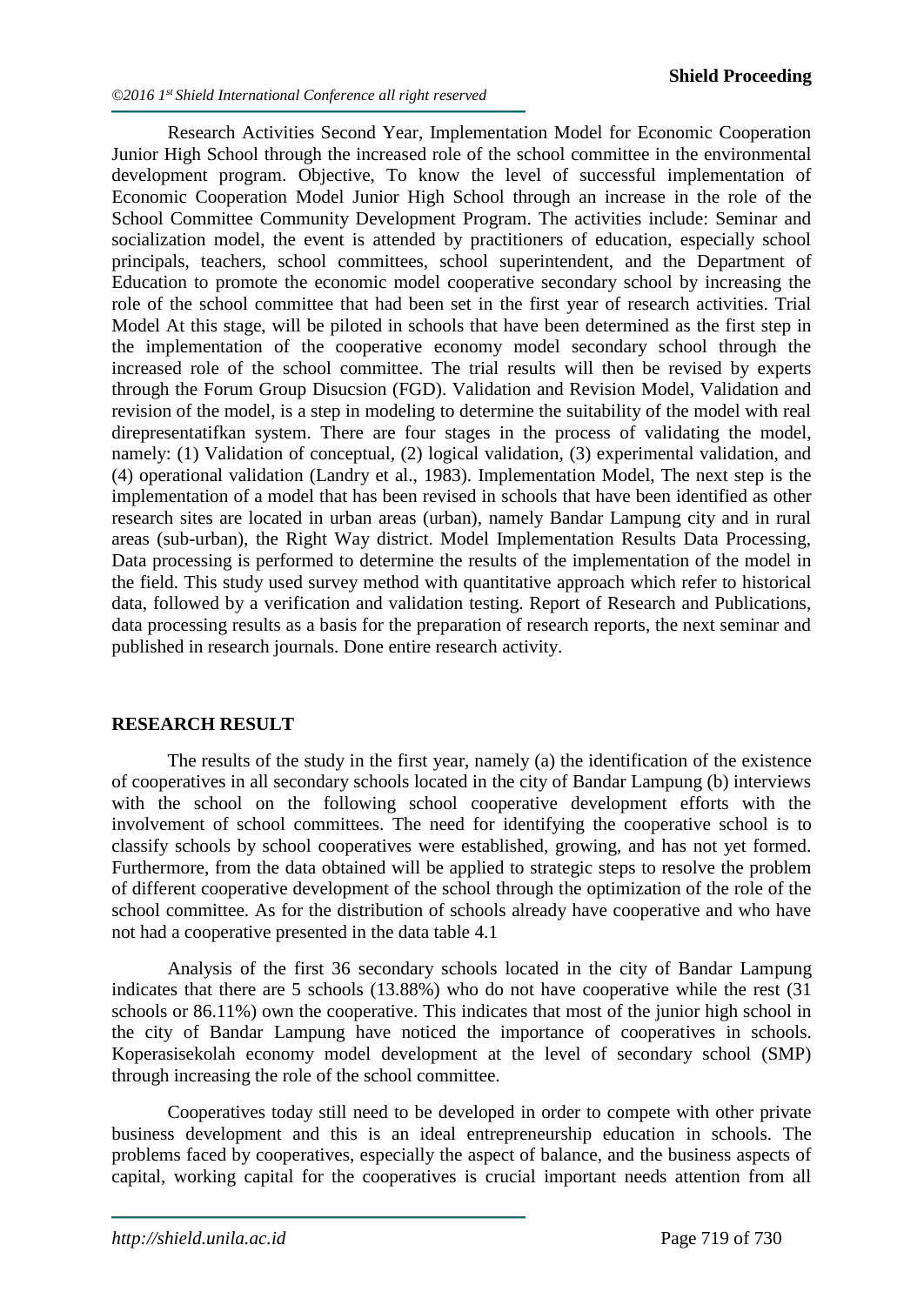stakeholders. Is a classic constraints on capital availability. However, such capital must be tailored to the needs of cooperatives and cooperative operations in case of shortage of working capital will lead to cooperative stagnant growth, the issue of capital is very important for the cooperative because of the cooperative school should be careful in managing capital.

Problems cooperative schools that have experienced difficulties in the management and development led to the cooperative as a business entity that is in selokah must have a corporate culture that is conducive to be mengatualisasikan dirinyaditengah reality of the liberalization of the economy that continues bergeraksehingga school cooperatives will have appeal as a means of collector potential of the economies of its members are small -small and spread in the scope of school because the cooperative is to be promoted as an ideal business entity (non-profit and social character).

The development of technology that can develop the cooperative school record should be adopted in all units of goods and prices of goods into the computer so that at any time can be checked if there is an error in recording units of goods that have been issued. Students can also cause these obstacles come up, because if we include students as members or customers in existing cooperatives in this school might be better off developing cooperative and will be more advanced, because the number of students more than the number of employees or teachers at the school ,

Governments need to develop cooperative so that it will be a strong reason why the cooperative Indonesia to move forward. Cooperatives in fact been aided by the government through fresh funds, but supervision of such aid needs to be improved. Due to the nature of its support is not required is returned, it can be things that are not mendidik.Akibatnya, the cooperative will be dependent only wait for further assistance from the government. In addition to government aid such harm would also make the cooperative could not compete because it continues to be a parasite country canal.

Development of cooperatives in Indonesia are carried out from the top (bottom up) but from above (top down), it means developing cooperatives in Indonesia instead of the public consciousness, but it appears from government support socialized down. Cooperatives should be formed because of the awareness of the community to help each other meet the needs and welfare which is the purpose of the cooperative itself, so that the government stay into a constructive course. In Indonesia, the government is working double besides support should also be mensosialisasikanya first down so the people into understanding of the benefits and objectives of the cooperative.

Cooperative school as a place of education cooperatives as well as the economic activities of, by, and for the students, the existence need to be developed. For that perluperanan of several parties such as school principals, school committees of parents or the community needs to be contained. Principals can play a role in creating the climate and conditions that encourage the growth of the cooperative school, provide guidance, convenience, and protection to the cooperative school, and was responsible for the smooth running of the school cooperative.

At the government level, for enhancing the cooperative school, can be done by setting the wisdom in giving guidance, supervision, protection, and provision of facilities to the school cooperative, provides ease of procurement of school equipment and other facilities, as well as provide convenience and help in the problem of capital. A teacher can play a role in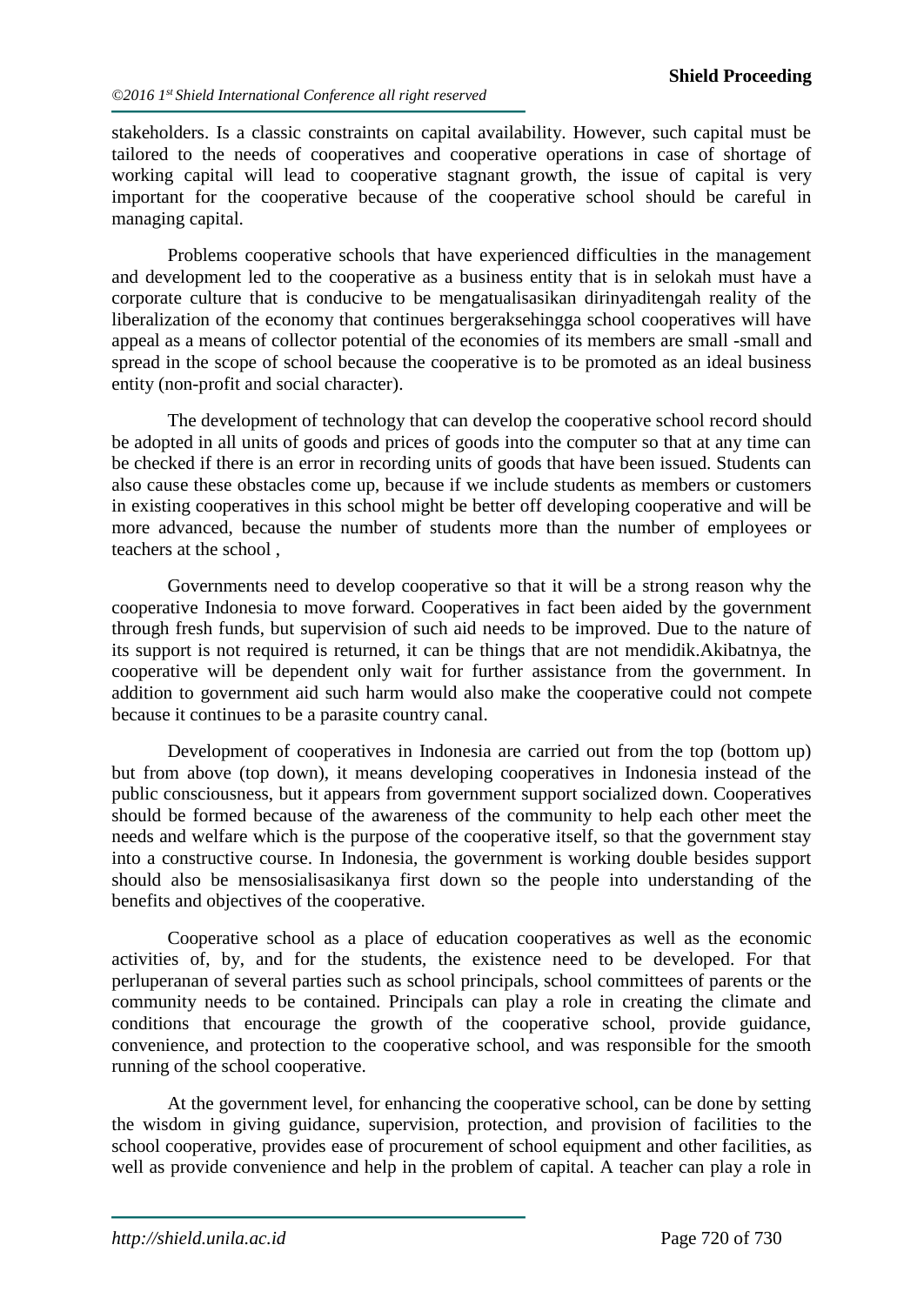the development of school cooperatives such as directing the cooperative activities of the school in accordance with its objectives, provides practical steps in running a school cooperative, gives practical advice, counsel and consulting assistance on the problems faced by school cooperatives, as well as responsible fully responsible for the implementation of cooperative business activities of the school.

Several things can be done to develop a cooperative school. From the institutional side, diperluka their inventory and identification (mapping) of the cooperative school is there to set technical policy program further. In the context of regional autonomy, the relevant authorities need to authorize a proportionate in setting school cooperative as a legal entity under one roof in accordance with their respective competences (appropriate work areas). In terms of productivity and efficiency, efforts to encourage increased productivity and efficiency of school cooperatives need to work with other cooperatives in the sectors of production and distribution. If normal conditions, the cooperative school can be given a greater role in the service sector and trade in accordance with the mechanism market.For increasing the role of the government and the business world can provide good facilities in the development, facility / infrastructure and partnerships to the cooperative school.

#### **4. Conclusion**

In the development of the cooperative school, need to build a system or model of cooperative development of a holistic school with systematic monitoring system and open condition to the involvement of various parties. Thus will help the cooperative to become more professional, independent and able to compete. Cooperative school can be more developed and more professional in carrying out their duties. Cooperative schools need to take more initiative and creative to promote cooperatives in Indonesia, especially in the sphere of school. Schools, government, along with the school committee and the stakeholders can take more initiative and support the cooperative schools to achieve common goals in promoting cooperative Indonesia.

#### **Reference**

| Anonim, Undang-Undang Sistem Pendidikan Nasional Nomor 20 Tahun 2003.                  |
|----------------------------------------------------------------------------------------|
| Jakarta: Kementerian Pendidikan Nasional.                                              |
| Anonim, Kementerian Pendidikan Nasional Direktorat Jenderal Manajemen                  |
| Pendidikan Dasar dan Menengah dan Kementerian Agama Direktorat                         |
| Jenderal Pendidikan Islam, Pendoman Teknis Kepala Sekolah, Penguatan                   |
| Komite Sekolah/Madrasah untuk Meningkatkan Kualitas Pembelajaran                       |
| Peserta Didik. Jakarta: Kemendiknas dan Kemenag, 2009.                                 |
| Arifin Sitio dan Tamba Halomoan. 2001. Koperasi: Teori dan Praktik. Jakarta: Erlangga. |
| Baswir, Revrisond, 2000, Koperasi Indonesia, Yogyakarta: BPFE-UGM.                     |
| Erani Yustika. Ahmad, <i>Ekonomi Kelembagaan</i> , 2006, Malang: Bayumedia             |
| Publishing.                                                                            |
| Kuncoro. Mudrajad, <i>Metode Riset untuk Bisnis &amp; Ekonomi</i> , 2003, Kaliurang:   |
| Erlangga.                                                                              |
| Lipsey. Richard G, <i>Pengantar Makro Ekonomi</i> , 1995, Jakarta : Binarupa Aksara.   |
| Samuelson. Paul, <i>Makroekonomi</i> , 1992, Jakarta : Erlangga.                       |
|                                                                                        |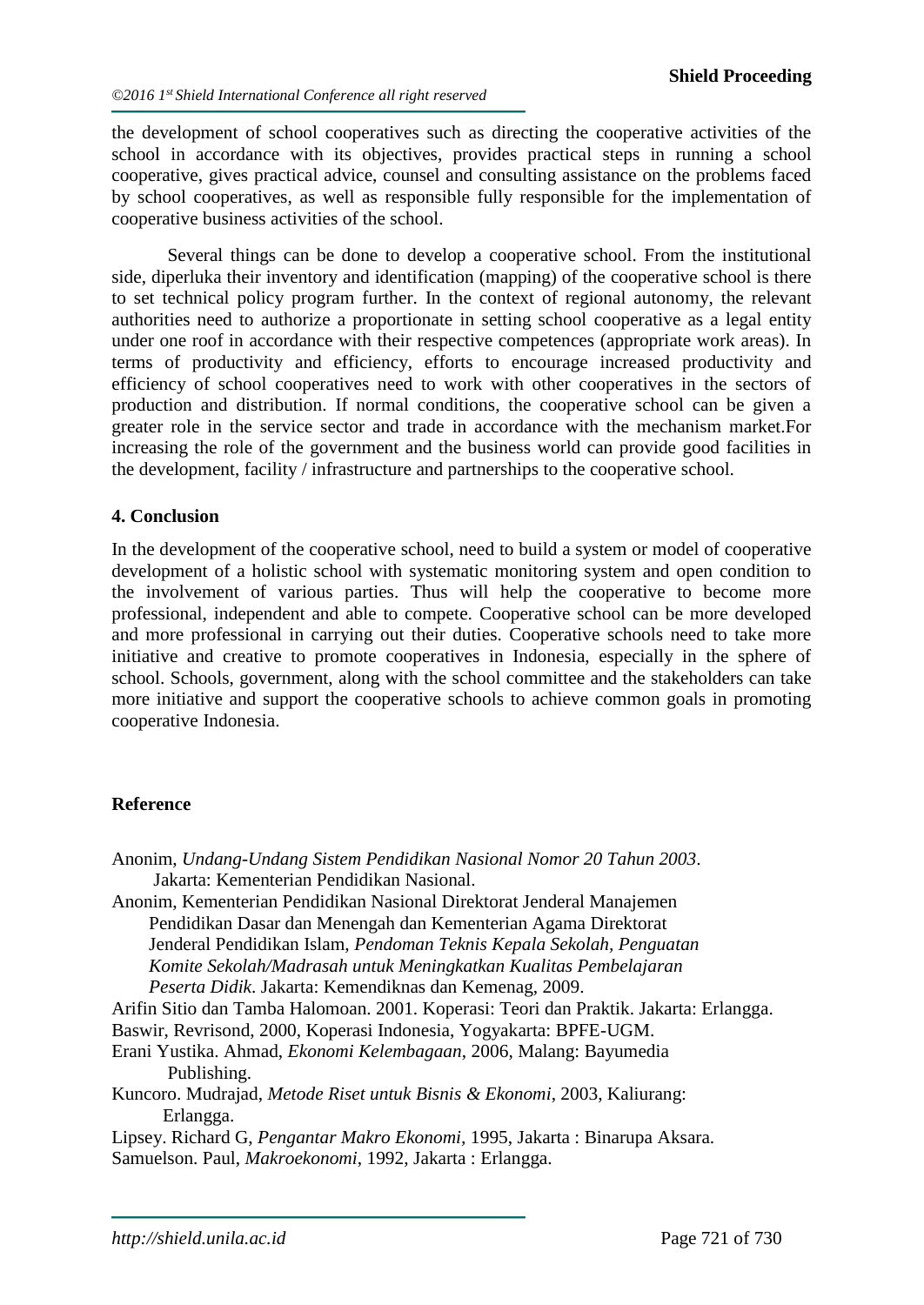#### **Developing Of Materials Teaching In Conomic Materials Activities Consumer And Producer In Sma State 2 Gedongtataan Pesawaran District**

#### **Erlina Rufaidah**

#### **Abstract**

This research is motivated low ability students in understanding the economics learning materials and their application in life. The learning activities are conducted focusing on use of the lecture method (conventional). Students tend to be difficult to understand the material as a central learning rests on educators not a student. Teaching materials are used only to help students understand the material teoristis. On the application of difficult students understand the material because the main focus of learning is the student trying to memorize the material and read the material completely. This research aims to develop teaching materials in the form of learning modules based economy guided inquiry approach. The concept in this approach teaches students in understanding learning materials with a model of case studies, students are expected to expand their knowledge and understanding of results material adapted to field conditions.

The research was conducted on Class X SMAN 2 Gedongtataan Pesawaran District in the Academic Year 2015/2016. The method used in this research is the Research and Development. Stages of development of learning modules Economists use models ASSURE: (1) analysis, learners, (2) Formulate standards of learning modules, (3) Selection of materials, motode and models, (4) Utilization methods and technology, (5) Participation of students, (6) Evaluasi and revision. Poses trials conducted by (1) Trial Expert Materials, (2) Trial Expert Desaign, (3) Trial Linguists. These results indicate aspects of ease, the attractiveness and completeness of information has increased in the experimental class compared to the control class. Konsukuensinya teachers are required to be creative and innovative in presenting the material as well as the use of methods and learning models.

**Keywords**: *Module Economics, Economic Activities, Guided Inquiry*

#### **1. Introduction**

Education is a major aspect in improving the human competencies. Modernity in all aspects of life requires the availability of human resources Bedaya high competitiveness khsususnya education. Superior quality of education is an effort to increase the potential of learners through formal and informal institutions. Conception of education emphasizes the creation of human beings who have a high knowledge, extensive knowledge and has character. Superior quality of education can not be separated from the high quality of education sector in educational institutions. Improving the quality of education and learning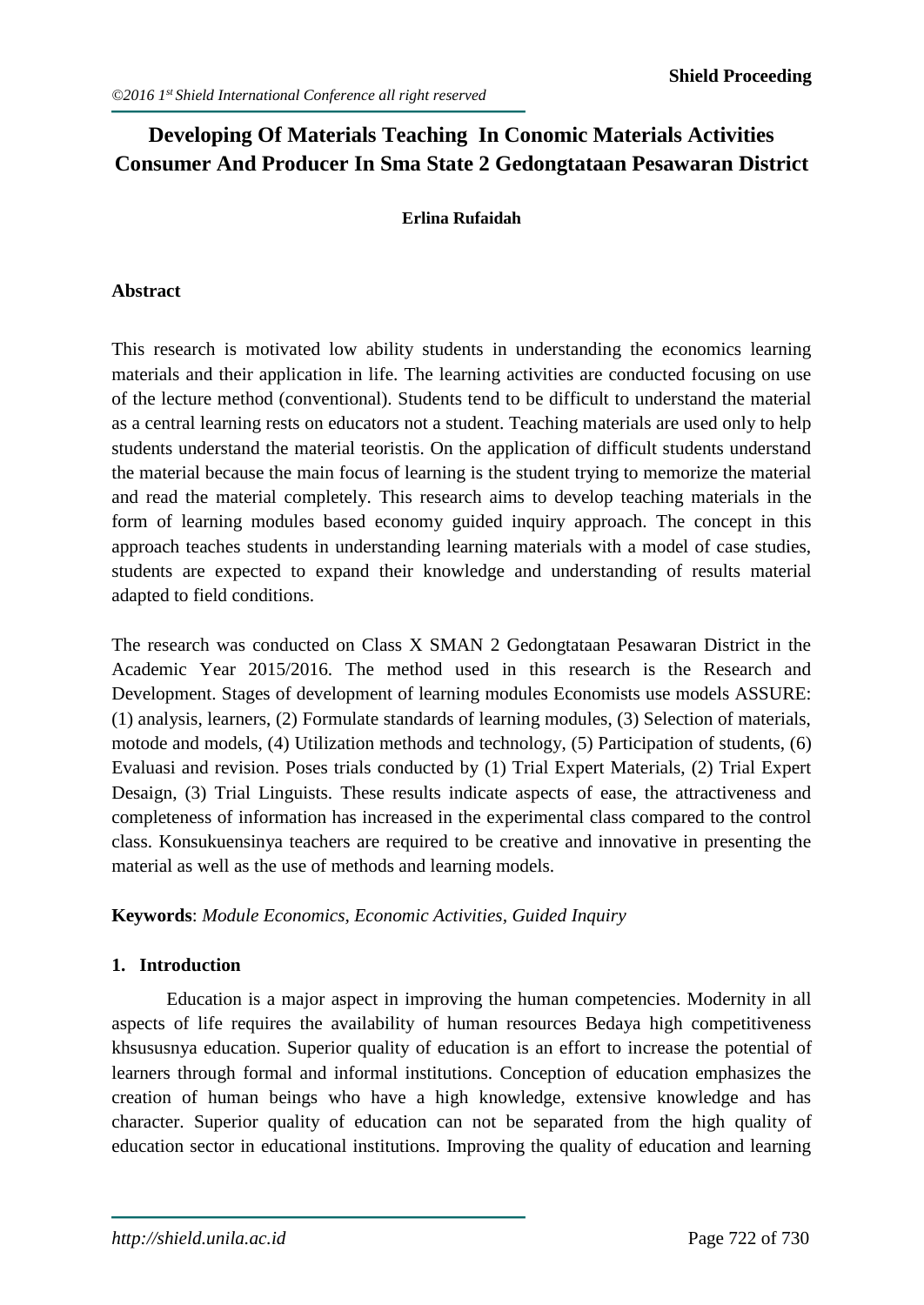should be continued effort to achieve an effective learning system and are relevant to the advancement of science and technology.

The paradigm of the majority society to an educator (teacher) is the only source of learning for the students, teachers should be learning is not understood as the only source of learning, but with his position as a teacher activist role must also be able to plan and create learning resources more so as to create a conducive learning environment. According Munadi (2008: 5), the sources of learning than teachers called as a conduit or liaison instructional messages are held and / or created in a planned manner by teachers or educators, usually known as a "medium of learning". The use of media or tools recognized by many educational practitioners greatly assist the learning process activities both inside and outside the classroom, especially to help increase student achievement and able to escort students achieve the function and purpose of education. The function and the learning objectives will be achieved when using the right media at the time of learning.

Teaching materials are part of the learning media in the form of print and non-print materials then contain meteri study are summarized in several forms including modules, student worksheets, compilation, handouts, audio-visual, recording and more. Preparation of teaching materials appropriate creative and innovative learning materials with varied approaches will increase the interest of learners in the learning process.

Economics is a social science that discuss and learn about the human activities directly related to ibusi distr, consumption and production of goods and services. The basic problem of economics is always facing humanity is not limited number of human needs while the number of limited means of satisfying human needs. The economy was close relation to the increase in prosperity and fulfillment. Economic learning in schools focuses on meeting the learning material is teoristis and less attention to the function of economics in public life. Teaching materials related to the field of economic imu it shall be able to combine the study of economics in theory and economic role in life.

According to Nani (2013: 45) subjects Economics aims to make the students have the following capabilities.

1. Understand a number of economic concepts to link events and economic problems with everyday life, especially those that occur in the environment of individuals, households, communities and countries.

2. Showing curiosity to a number of economic concepts needed to explore the science of economics.

3. Establish a wise attitude, rational and responsible with the knowledge and skills of economics, management, and accounting that are beneficial to themselves, household, community, and country.

4. Make responsible decisions about the socio-economic values in a pluralistic society, both nationally and internationally

Fulfillment educational purposes need to promote the role of educator as facilitator (referrer) learning activities so that students not only acquire knowledge of a source of learning, but students can search for learning resources themselves through teaching materials available, so that learning can be a student-centered and not focused on educators (teacher).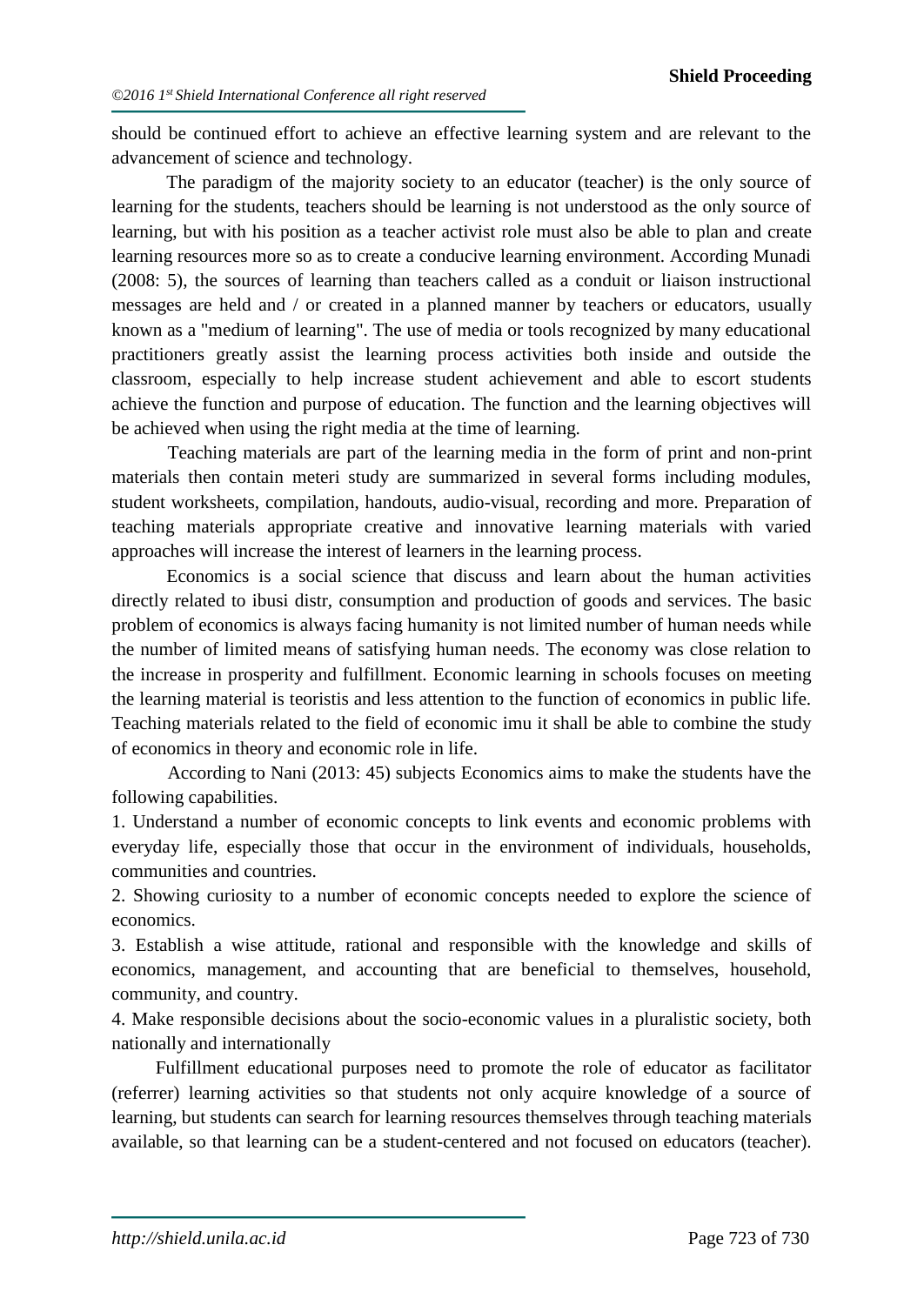According Munadi (2008: 4-5), there are three principles need to be considered by the teacher, namely:

a. The learning process resulted in changes in the behavior of students is relatively permanent.

b. Protégé has the potential, in love, and the ability of the Seed is grown naturally on endlessly.

c. Changes or achievement of ideal quality that does not grow linearly aligned processes of life.

Based on the three concepts above, it appears that the teacher plays a role of instigators (facilitator) in the process of optimizing the students to produce a relatively permanent change in behavior. Teachers called activist role, because with the consideration that the student is a person who has a natural seed inseparable from his environment. The learning process focuses not only on the level of intelektualias students, but also the aspects of the behavior of learners in keeping the values and norms. The purpose of the learning will be achieved when students are able to be independent in their learning activities so that the limitations of educators in providing the materials had little influence on the development of students.

The learning process in grade X SMAN 2 Gedongtataan used are based on the lecture and question and answer. Teaching by relying verbalistic such as lectures and questionanswer method is much easier, does not require much preparation. In the aspect of the interests of teachers, the way it was easier. Learning activities that occur continuously sera will be by the same method without innovation will bring a sense of boredom on the learner. Learning is not an educator taste alone, but we must consider the interests of student learning. For teachers who have good public speaking skills, taught by relying on lectures might be able to attract the attention of students. The ability to speak is a talent that has always honed in the long term and not all teachers have the expertise to speak who is able to attract all students. This condition causes the learning is still centered on the teacher, so many students who have a low level of understanding. Techniques learned by rote theory and formula will lead to a lack of understanding of the subject matter which is the cause of the lack of understanding of students. then the understanding of the concept of the material should be strengthened so that students are able to solve the problems properly.

Learning Instructional Materials Economics in SMAN 2 Gedongtataan class X is still individualistic and competitive by ignoring the social skills of students, how to construct the students' understanding, in terms of improving students' skills in problem solving, and less associated with the background of the students' understanding that lead to understanding of the concept of student the material is still low so as to obtain results which are not satisfactory. This condition is very supportive of the need for the development of teaching materials guided inquiry-based economy so that students get a variety of activities, especially activities that challenge students to use reasoning in mengkontruksikan economic concept.

#### **2. Literature Review**

Medium of learning is one of the facilities that can be used as a means of information and communication in the learning process. The word comes from the Latin media medius,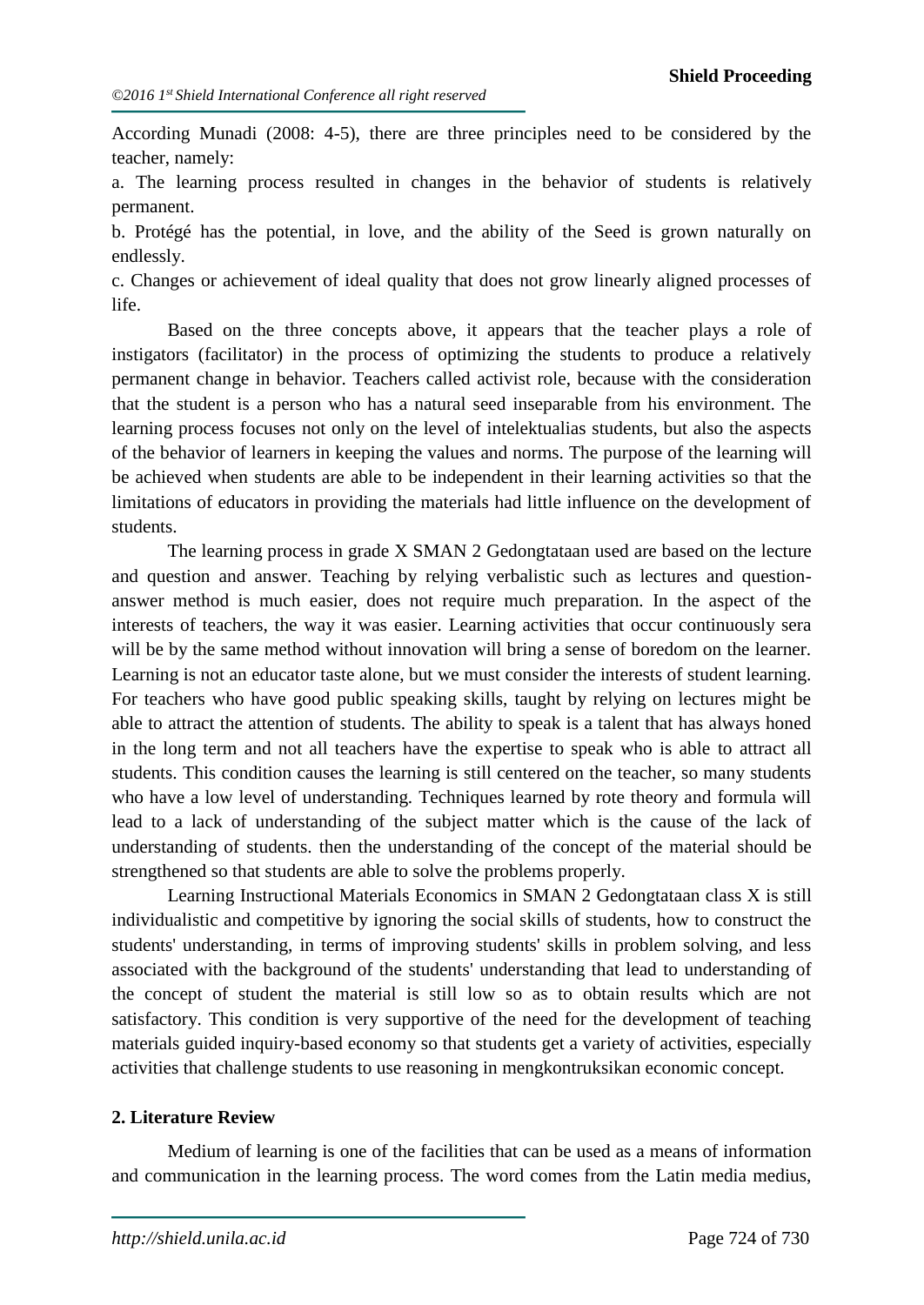which literally means middle, intermediate or introduction. The word "middle" itself means is located between the two sides, it is also known as "intermediary" or that mediate both sides tersbut. Because of its position at the center of it could also be described as an introduction or link, ie which deliver or connect or channeling something from one side to the other.

The main purpose of learning to use the media in the learning process is to streamline the communication process of learning so as to achieve the goals desired. Learning media has an important role in the learning process that can clarify the presentation of information and messages delivered by the teacher, guide and improve attention, motivation and interests of students, as well as streamline and improve the quality of learning in class. Besides learning media can also be used by students as a learning tool independently, or together with other students without the presence of a teacher.

According Munadi (2013: 7-8), learning media can be understood as anything that can convey and deliver the message from the source in a planned manner so as to create a conducive learning environment in which the recipient can make the learning process efficient and effective manner.

Reduced the scope of understanding of media, AECT (Association of Education and Communication Technology) in Sadiman (2006: 19) explains that: "With the inclusion of a variety of influences into the treasures of study such as science with printing, behavior (behaviorism), communication, and the pace of technological development electronics, media in its development appears in different types of formats (print modules, movies, television, film frame, the movie chain, radio programs, computers and so on) each with characteristics and its ability to own ".

According Udin Saefudin Sa'ud (2008: 214) instructional materials are learning materials that are directly used for learning. In the Complete Dictionary of Indonesian, the material is defined as everything that is used for a specific purpose, while teaching means that the instructions given for a person refuses to obey (know something), so the teaching material is anything that is used with the aim of giving instructions for a person refuses to obey (k

Teaching materials also mean any kind of material used to help teachers / instructors in carrying out the teaching and learning activities in the classroom (Abdul Majid, 2005: 174). Another definition of teaching materials is the information, tools, and text that required teachers / instructors for the planning and review of implementation of learning (Abdul Majid, 2005: 173).

Skills formulate the question becomes an important part in guided inquiry approach as formulating the research question. The ability to ask questions and the courage to uncover an important part in the implementation of the strategy. Hanafiah and Grandchildren (2009: 77) revealed the inquiry is a series of learning activities that involve maximally entire ability of learners to search and investigate in a systematic, critical and logical so that they can find their own knowledge, attitudes and skills as a manifestation of their behavior changes. The ability of inquiry detailed in various indicators have looked at the results of the Alberta Learning Centre in Cartono (2007: 25). Six stage known as inquiry model is Planning, Retrieving, Process, Create, Sharing, Evaluating.

Manufacturer of a person or company conducting the production. Production activities are activities associated with the effort to create and increase the value of goods and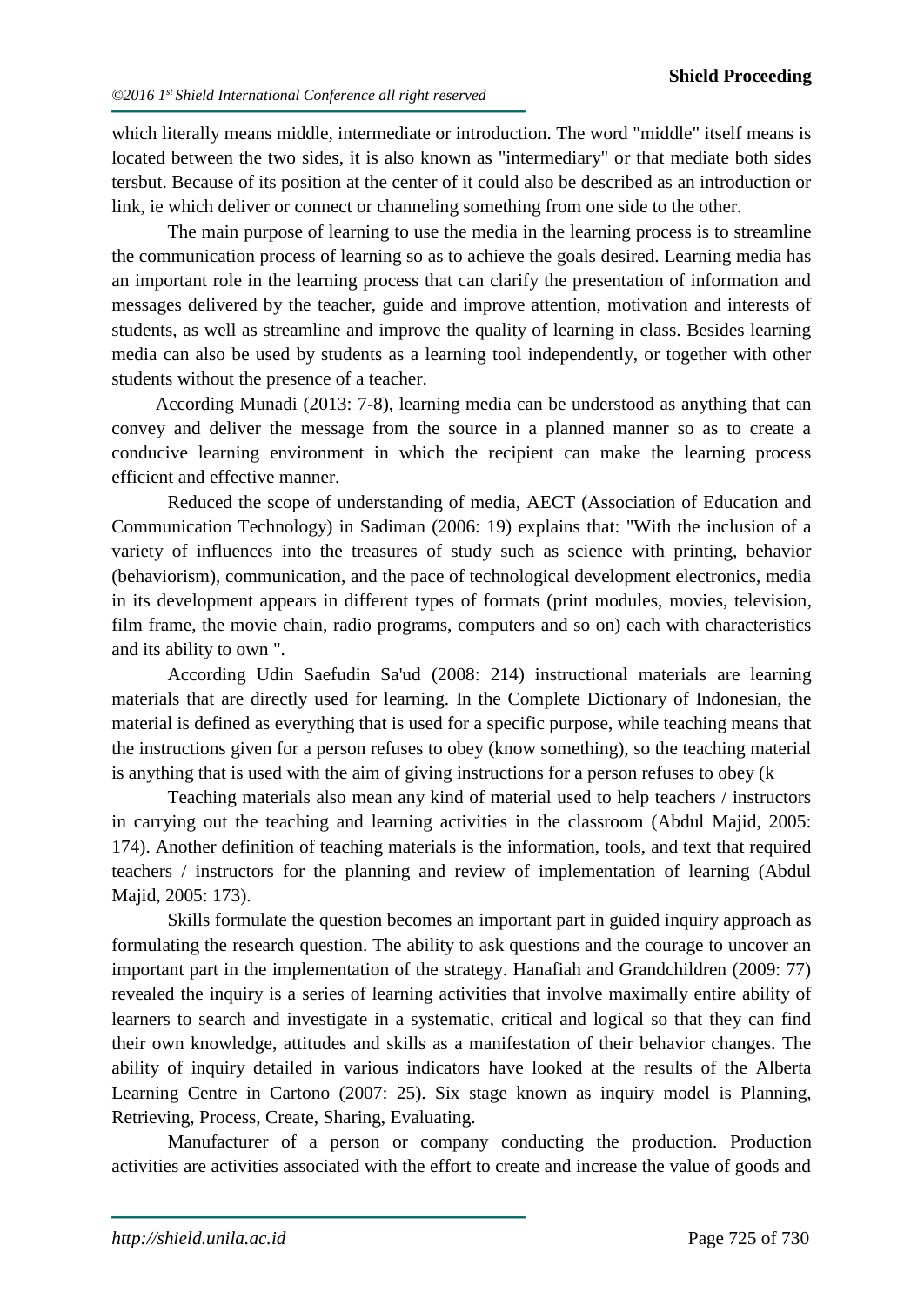services. Production includes the human effort to produce goods and services that have utility in an effort to satisfy human needs.

The theory of the behavior of production proposed by David Ricardo (in the book Principles Of Political Ecomonic And Taxation) concerning the legal low of deminising return "when one of factors of production (input variable) plus continuous use, while factors other productions are fixed, then additional output (MP ) generated due to additional per unit of production factors initially increased, but then decreased.

Learning device is a series of media and means used and prepared by educators and students in the learning process in class. Development of instructional media is a series of processes activities undertaken to produce a set of learning based on the method and theory of development that has been there. According Heinichetal in Affandi and Badarudin (2011: 22-23) mentions a few steps in the preparation of teaching materials using models ASSURE including: (1) analyze learners (learning analysis), (2) stateobjektive (stated goal), (3) selec menthods media ( mediadan use of materials), (4) utileze edia and materials (use of media and materials), (5) require learner particiation Evaluate and revise (participation of students in a class).

The use of the model focuses on the ASSURE model function as a step (procedure) to guide the planning and design guidance mengkombinasikanantara learning material, motode and media. ASSURE model selection module in the development of education in the world due to the need to print human resource competitiveness is not merely a phenomenon know as knowledge, but this model is directed to develop a learning module with guided inquiry approach.

Economic development activities learning module aims to optimize the role of media as a tool in learning independently. The spirit of students to learn increases when teachers can plan lessons based PAIKEM. Success in learning is determined by many factors, including the role of teachers as educators, the condition of students, learning resources, instructional media, learning tools, the learning environment and an adequate system.

The process of developing a module based on terori-learning theory and principles of learning, namely economic concepts in relation to the economic activity of consumers and producers.

#### **3. Research Methods**

This study uses research or the development of Research and Development. Definition of Research and Development by the Son (2011: 67) is a research method that intentionally, systematically, aiming / directed to mencaritemukan, formulate, refine, develop, produce test the effectiveness of products, models, methods / strategies / ways, services, certain procedures newer, superior, effective, efficient, productive and meaningful. The procedure of research and development by Borg and Gall in Pargito, (2010: 50) includes five main steps, namely: (1) analyzing the product to be developed, (2) develop initial product, (3) expert validation and revision, (4 ) small-scale field trials and product revision, and (5) a large-scale field trials and the final product.

Step economic development of learning modules ASSURE use the model to test the expert and product trials. Process expert test was conducted to determine the feasibility of the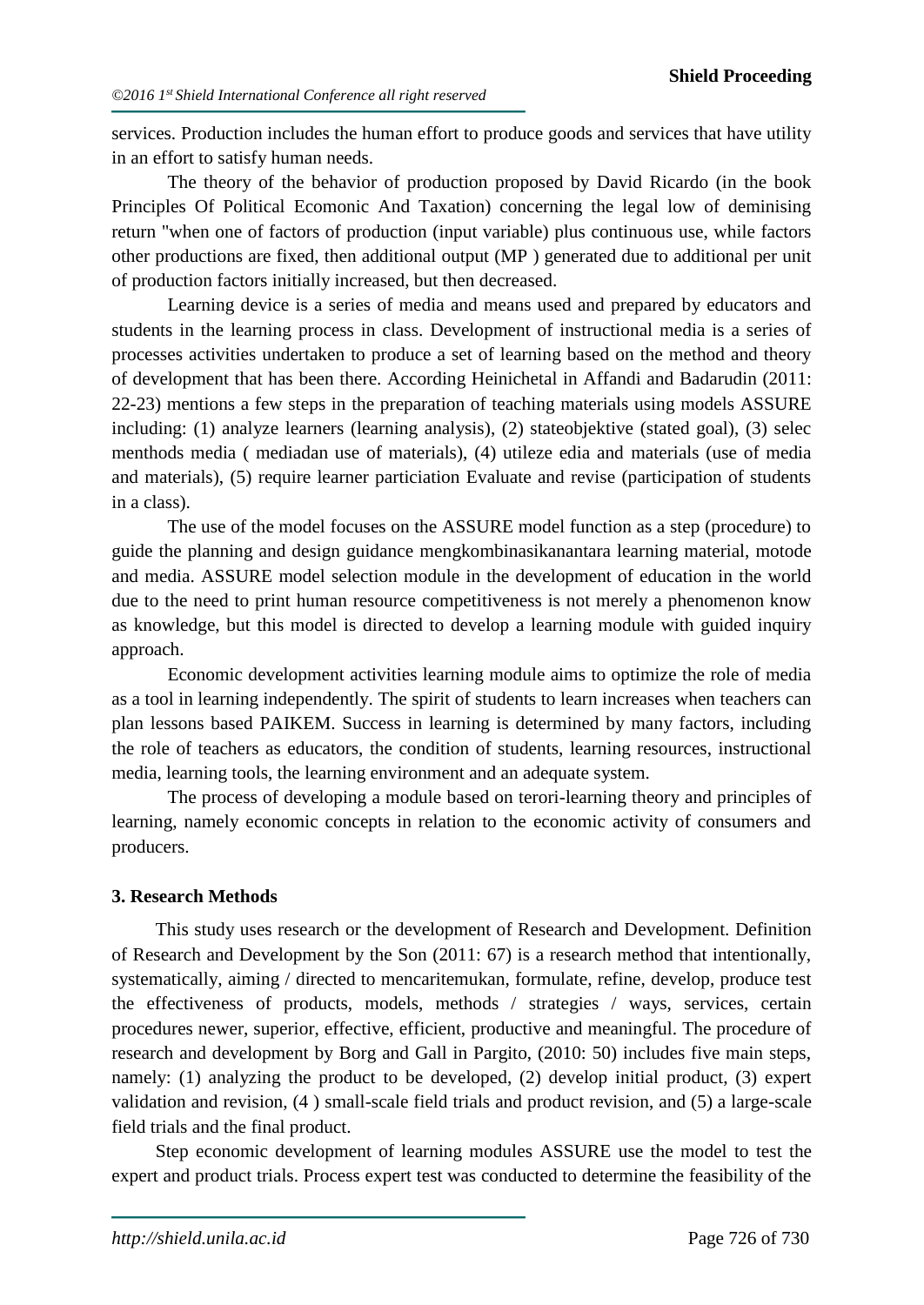resulting product. While product testing conducted to obtain information about how the characteristics, advantages and disadvantages of learning media is learning modules. ASSURE instructional design models suitable for use in a micro-scale learning activities such as learning that takes place in the classroom and training programs. The effectiveness and attractiveness of the product development results will be viewed through a trial use in the classroom. Product development results will be used as a medium of learning economy in the tenth grade.

Product development is carried out in the form of learning modules, in the form of teaching materials Guided Inquiry-Based Approach to facilitate the understanding of economic concepts in relation to the economic activity of consumers, producers and the role of stakeholders. Products economic learning modules will be designated for student / i grade X SMAN 2 Gedongtatan. Effective use of instructional materials in the learning process is seen from the Economics student achievement should be based KKM.

Design development will explain the procedure adopted in making the product. ASSURE based development model, the development of teaching materials research procedures guided inquiry-based approach to facilitate the understanding of economic concepts in relation to the economic activity of consumers, producers and the role of stakeholders.

In research on the development of economic learning module consists of six stages of development procedures performed among five early stage and one additional step of assessing and repairing. ASSURE model learning plans put forward by Sharon E. Maldino, Deborah L. Lowther and James D. Russell in his book titled 9 issue of Instructional Technology & Media For Learning about planning ASSURE model learning includes six stages as follows:

1. Analyze Learners Characteristics

The first stage in the implementation of the model is to analyze terhadapa ASSURE student characteristics. This activity is an analytical technique to determine the general characteristics, basic competence (early), learning styles and learning motivation for learners. General Karektristik basically describes the condition of students such as: age, class, occupation and gender. The method can be performed to determine the general katerteristik including observation, interviews, and pre-test.

2. State Standart And Objektives

The next stage is to define the standards and learning objectives to be achieved. These activities serve to direct the development concept in accordance with the standards of education of students. The standards can be diketahhui of competency standards that have been defined. The method used to formulate learning objectives according to the Persons (2011: 67) using the ABCD format.

a. A means to an audience, form the student or students who become our learners.

b. B means behavior, an attitude that describes the new capabilities that must be possessed after the students through the learning process.

c. C means conditions, conditions or circumstances permorma current students do the measuring process.

d. D means the degree, the criteria on which to base the measurement of student success.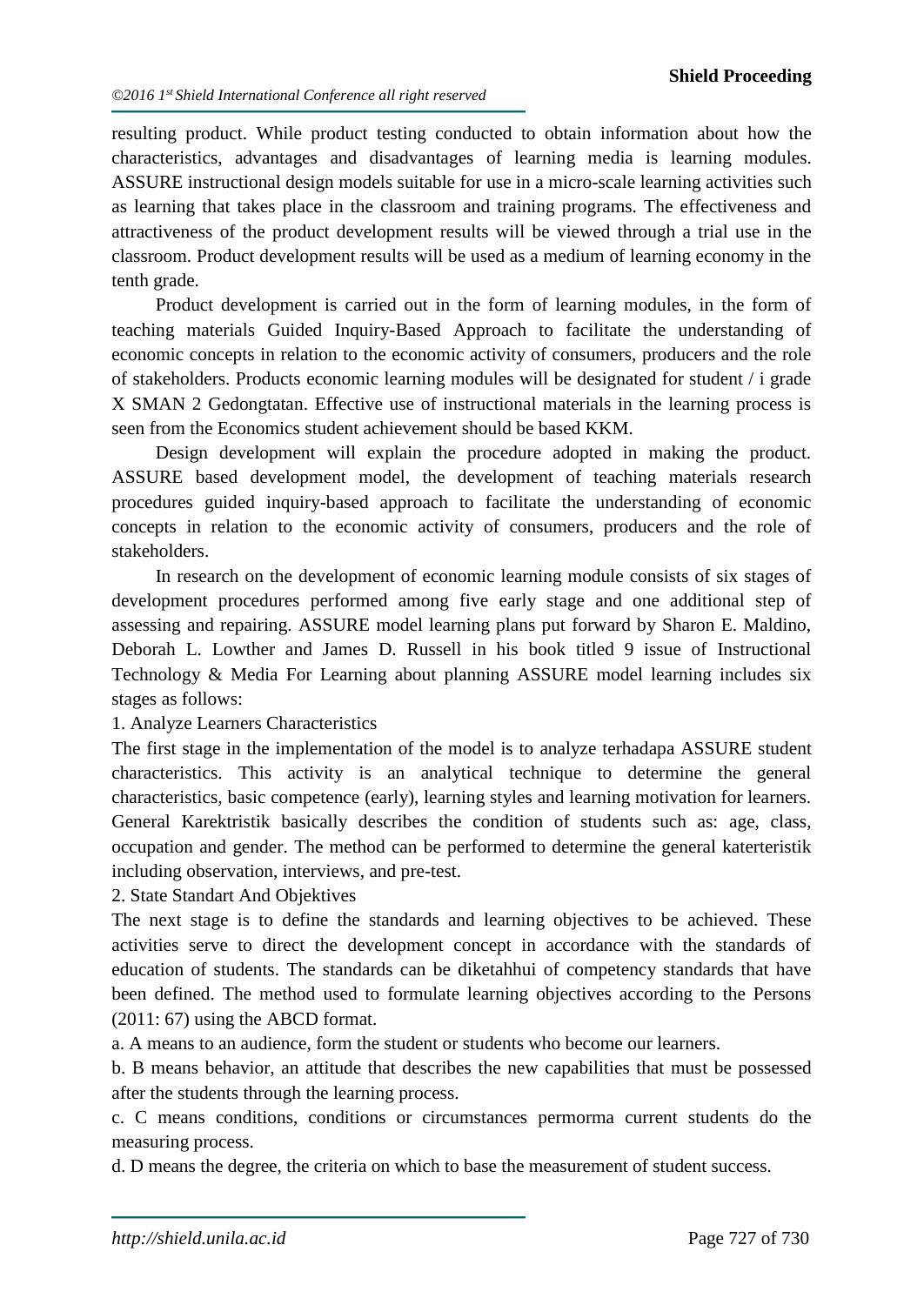#### 3. Select Menthods, Media, And Materials

The third stage in planning for effective learning through media selection, methods and appropriate learning materials. The learning method is a method used educators in delivering learning materials. Learning methods can be classified into several types, namely cooperative, discovery, problem solving, permainana, discussions, demonstrations, and presentations.

#### 4. Utilize Materials

The fourth stage emphasizes the pembalajran successful achievement through the use of media and learning method possible. The learning process is carried out should try to take advantage of learning materials and media optimally, as educators in efforts to improve the competence of students. The characteristics of successful learning has such characteristics can improve learning outcomes, provide motivation for students to study harder, improve memory students in understanding the subject matter, and provide insight to students in the application of the subject matter into life.

5. Require Learner participations

The fifth stage is to increase student activity or participation in learning activities. The learning process is not just knowing the learning material but should be able to understand and apply the material studied sebgai learning outcomes.

According Cruickshan in Personal (2011: 126) suggests several steps educators in increasing student participation through:

a. See kesipan students in participating in learning.

b. Presenting information and materials clearly and logically in the learning process.

- c. Associating new information with the information that has been learned.
- d. Deliver the knowledge and skills in information varies.

e. Providing opportunities for students to be able to understand and berlaih new knowledge and skills.

f. Providing opportunities for students to deepen their knowledge and skills learned.

g. Helping students in the application of knowledge and skills.

6. Evaluate And Revise

The last stage in the development of the model is to evaluate and revise ASSURE perncanaan learning and practice. Evaluation consists of two parts, namely evlaluasi summative and formative evaluation. Summative evaluation leads to the assessment of effectiveness, efficiency, attractiveness of the program after diimplementasikan.Evaluasi formative done systematically and gradually start of the first step is the analysis needs to be a prtotype program that is ready to use.

According Personal (2011: 147-148) steps in the formative evaluation process is (1) Analysis of needs, (2) Evaluation of individuals, (3) evaluation of small groups, and (4) The field trials.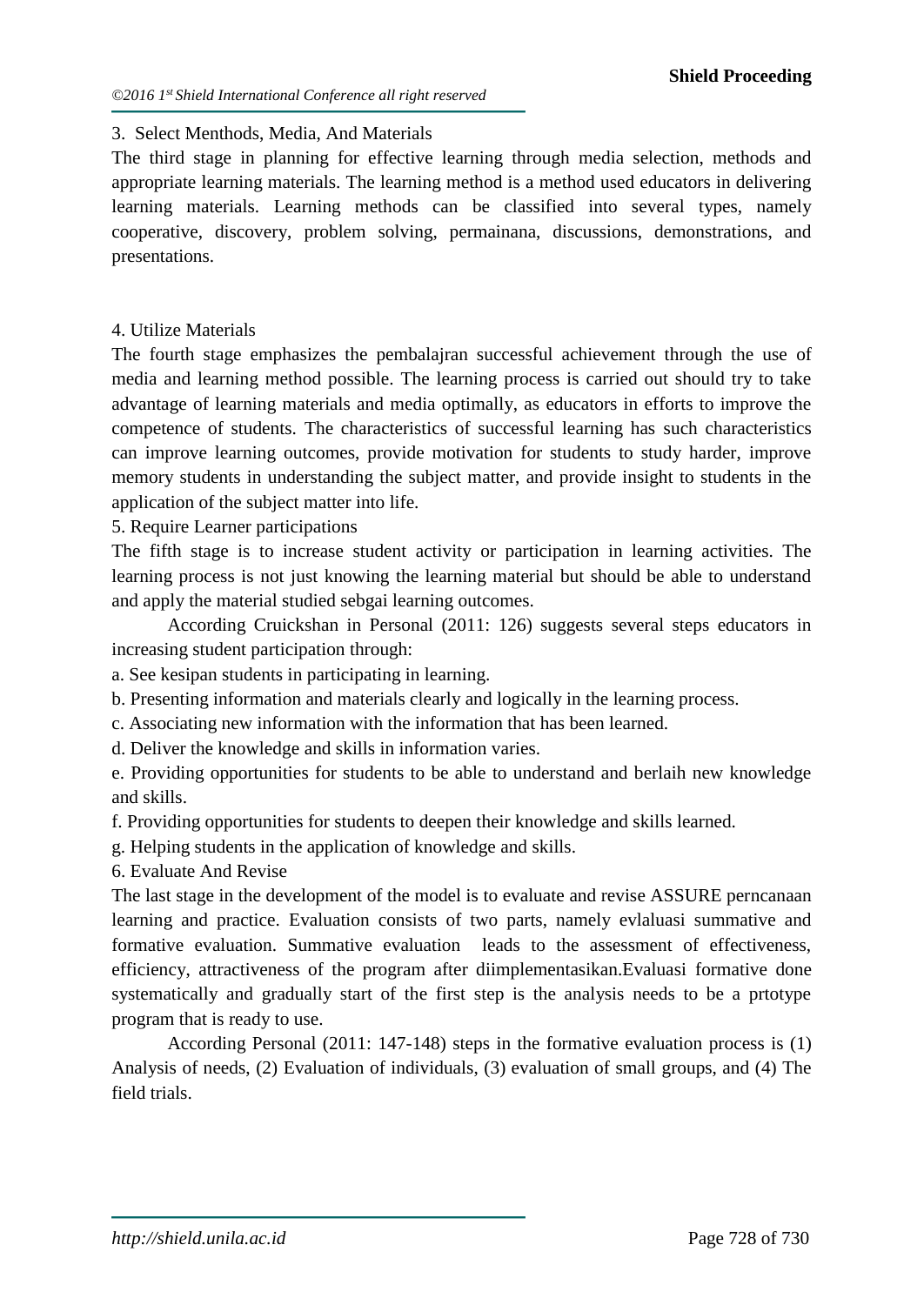#### **4. Research Result**

Results of research learning modules based economic development approach guided inquiry, DAPT summarized as follows:

1. The research process of economic development of the learning modules using ASSURE desaign models. Deasign economic pembelajran module uses a six-step diantarnya analyze pembelajara, the economic objective of making the learning modules, selecting the material, mamadukan materials and media, involving the participation of students, evaluation and revision. Analysis of the results of development using a formative evaluation that learning desaign economic experts, the economic matter experts and linguists modules. While the testing process uses the same laiinya subject that individual students (2-3 students), small groups (9-12 students) and field (two experimental and control classes).

2. The test results showed that the learning module developed economies have a tendency of systematic, highly relevant, interesting, accurate and flexible, and easy to understand and use in learning activities.

Module-based economy guided inquiry learning is more effective when used in the process pembelajran and increase student interest in learning the material, especially the economy. The results of students in the control class that uses worksheets and classroom experiments that modules are very different economy and superior economics that uses the module. The results of experimental class learning on average higher than the control class. The accepted understanding of students also cenderng minagkat economic application-related subject matter in everyday life.

#### **Bibliography**

Azwar, Saifudin, 1988. Human Attitude, Theory and Measurement, Liberty. Yogyakarta.

Boyce B. Hudgins, 1983. Educational Psychology, FE Peacock Publishers Inc. Illinois,USA.

Djarwanto, Ps. 1985. Non Parametric Statistics, BPFE Yogyakarta.

Diane E. Papalia, Solby Wenkos, 1985. An Introduction to Psychology, Mc.Graw Hill, New York, USA.

Elizabeth Hall, 1983. Psychology Today, An Introduction, Random House, New York, USA.

Faisal, Sanafiah. 1982. Research Methodology Education, National Business Surabaya.

Teacher Certification In Position, Books 1s / d 5 Directorate General of Higher Education 2009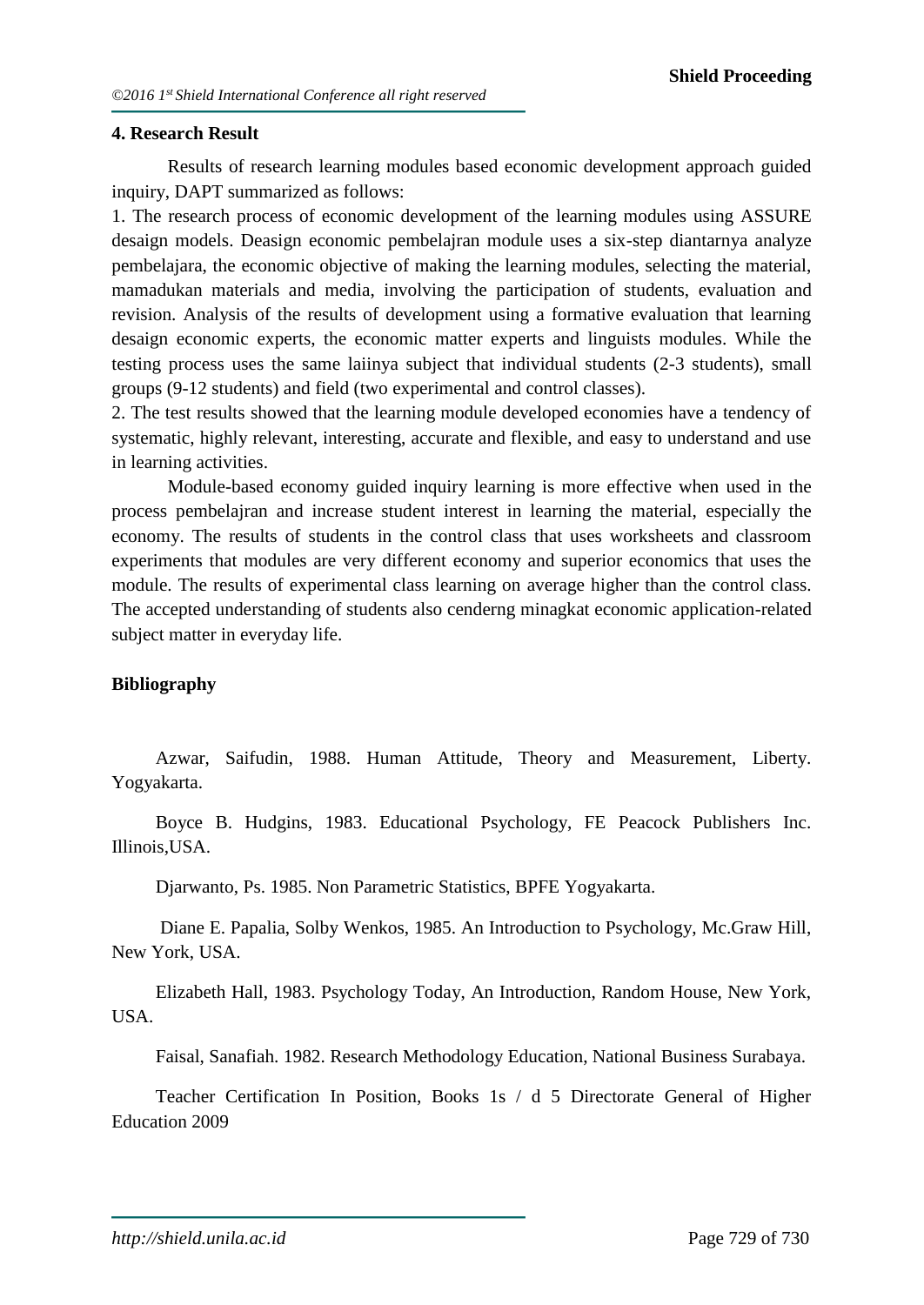Sudjana, Nana. Ibrahim, 1989. Research and Assessment of Education,Rays New Bandung.

Sumadi Suryabrata, 1989. Research Methodology, CV Rajawali, Jakarta.

Singarimbun, Masri. Sofyan Effendi, 1989. Survey Research Methods,LP3ES Jakarta.

Syafrinaldi, 2003. History and Theory of Intellectual Property Protection: Al Mawarid IX Edition of 2003.

Winkel WS 1987. Psychology Teaching, PT Gramedia Jakarta.